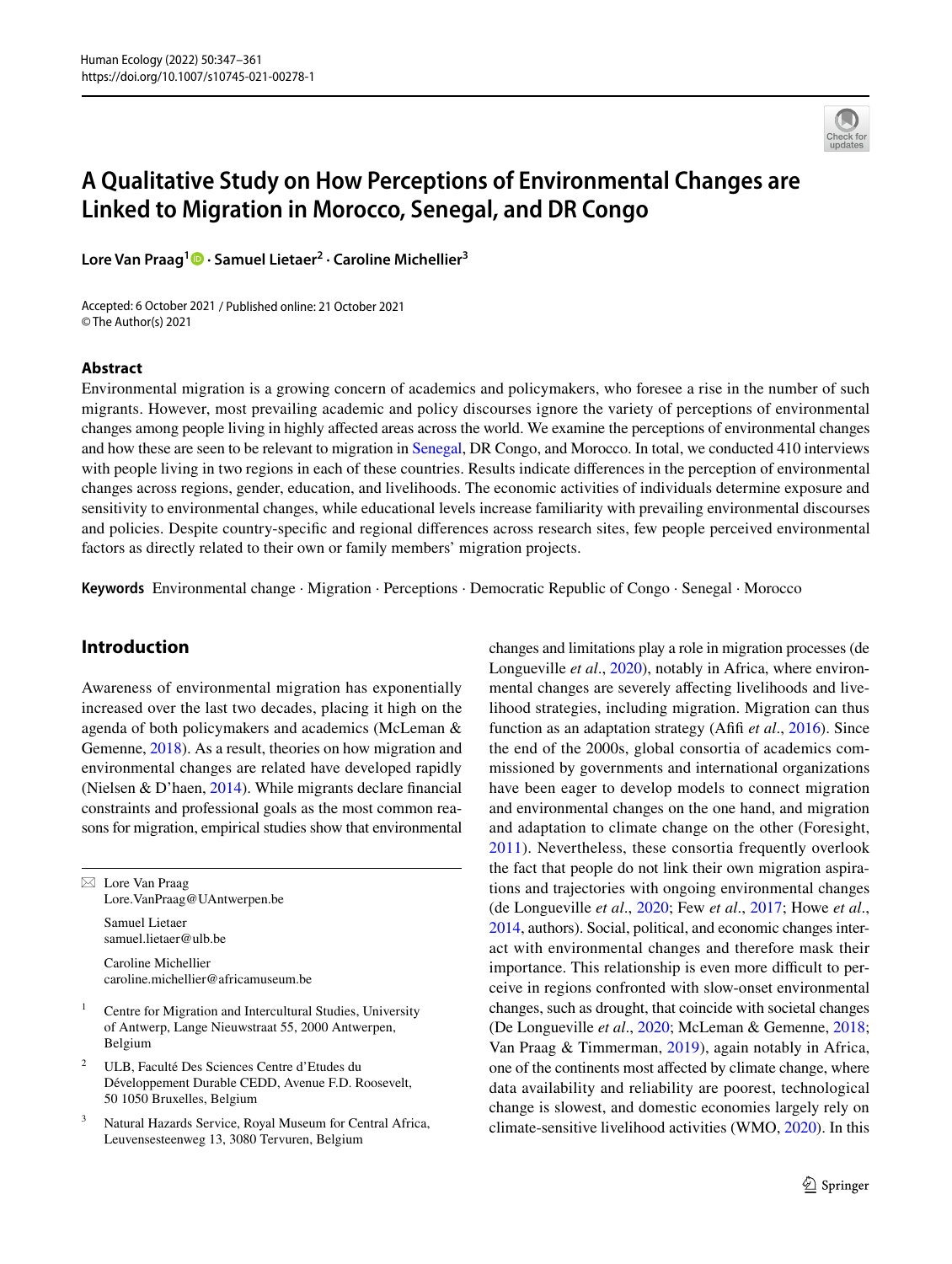study, we use a qualitative approach to further our understanding of how inhabitants living in two regions in three countries—Morocco, Senegal, and the Democratic Republic of Congo—perceive and explain environmental changes and how they connect these changes to migration. Although the perceptions of people involved may also be biased and do not necessarily match the observed data (De Longueville *et al*., [2020;](#page-12-0) Rebetez, [1996](#page-13-3)), they matter when deciding on adaptation strategies (Nguyen & Wodon, [2014\)](#page-13-4).

# **The Relationship Between Perceived Environmental Changes and Migration**

Considerations of how perceived environmental changes relate to migration aspirations and trajectories are often overlooked in policies and academic research (de Longueville *et al*., [2020](#page-12-0)). Ongoing research and policy debates too frequently connect environmental changes to actual migration without questioning (1) whether the people involved perceive and interpret these environmental changes and (2) whether these perceived changes are linked to migration aspirations and trajectories. Rather, migration and environmental changes are often associated in a causal way without including the views of the actors involved. More particularly, in policy and scientifc documents migration is often depicted as a last resort strategy whereby people respond to a specifc short- or long-term event (e.g., Perruchoud & Redpath-Cross, [2011](#page-13-5)). This is for instance visible in references to 'climate refugees' (Hartmann, [2010](#page-12-4)). The automatically assumed relationship between environmental changes and migration is problematic, as views on environmental changes vary considerably depending on contextual and individual factors (Wodon *et al*., [2014;](#page-14-2) Jenkins *et al*., [2018;](#page-13-6) Van Praag *et al*., [2021,](#page-14-3) [2021a;](#page-13-7) Van Praag *et al*., [2021b\)](#page-14-4). Furthermore, these policy discourses too frequently assume that migration is only seen to address environmental changes in the end stage of the response to environmental degradation or as a measure of last resort, ignoring all other kinds of adaptation strategies. These discourses also mainly focus on actual migration outcomes—especially transnational migration and neglect (im)mobilities and migration aspirations (Van Praag, [2021b](#page-14-4); Zickgraf, [2019](#page-14-5)). Instead, migration as a response to environmental changes could be seen as part of a wider process of transformation in which households and migrants, in particular, try to ensure a secure livelihood (Jónsson, [2010](#page-13-8)) and should be studied together with ongoing societal changes.

Here we do not focus solely on groups that have already migrated (transnationally) but also examine groups still living in regions heavily afected by increased environmental changes in recent decades through exploration of the linkages people make between migration and environmental changes. This helps to understand what other adaptation strategies they have considered, whether they are seen as viable together with migration, and whether individuals identify and categorize themselves as (potential) 'environmental migrants.' These issues are overlooked in many policy documents, yet enhance understanding of how environmental factors contribute to individual and household migration decision-making or the extent to which local and diaspora communities help to address environmental stressors and changes in their home environment or region of origin (Authors). This is relevant since the groups that may be struggling most to secure their livelihoods are not necessarily those that are able to migrate. Yet, (im)mobilities are highly diverse and uneven in terms of people's abilities and aspirations to move, "when, how, and under what circumstances" this takes place (Sheller, [2018:](#page-13-9) 51), and how it is experienced. These asymmetries refect and reinforce factors such as unequal resources in individuals' networks and within larger communities, as well as diferent levels of external control, shaping migration opportunities and capacities (Rogaly, [2015](#page-13-10)).

By examining people's perceptions of environmental changes, we aim to better understand how environmental changes inspire people to migrate and how they relate these migration aspirations and trajectories to such changes. Previous research indicates that it is difficult to observe and capture such environmental changes (Nielsen & D'haen, [2014](#page-13-1); Wodon *et al.*, [2014\)](#page-14-2). Environmental – especially climatic – changes often span a period of approximately 30 years of weather characteristics such as wind, temperature, humidity, rainfall, and sunshine (IPCC, [2014](#page-13-11)). Without systematically tracking these parameters, it is very difficult for individuals – especially younger generations – to assess these climate (or broader environmental) changes without familiarity with climate change discourses or noting gradual diferences over time or generations (Nielsen & D'haen, [2014](#page-13-1)). People mostly refer to temperature and rainfall when discussing their natural environment (Bele *et al*., [2014](#page-12-5)). However, some changes are more easily noticed (e.g., precipitation patterns or extreme events) than others (e.g., temperature changes) (De Longueville *et al*., [2020](#page-12-0); Few *et al*., [2017](#page-12-3); Howe *et al*., [2014\)](#page-13-2). People are more aware of these environmental changes when they afect livelihood activities, such as agriculture, water availability, or vegetation changes (e.g., Bele *et al*., [2014](#page-12-5); Howe *et al*., [2014](#page-13-2); Wodon *et al*., [2014](#page-14-2); De Longueville *et al*., [2020](#page-12-0); Van Praag *et al*., [2021a](#page-13-7); Van Praag *et al*., [2021b](#page-14-4); Van Praag *et al*., [2021](#page-14-3)). Perceptions of environmental changes vary depending on how people learn about these changes (Weber, [2010](#page-14-6)), their livelihoods (Bollig & Schulte, [1999](#page-12-6); Mbow *et al*., [2008](#page-13-12); Mertz *et al*., [2010\)](#page-13-13), their understanding of traditional knowledge and local discourses (Berkes, [2009](#page-12-7);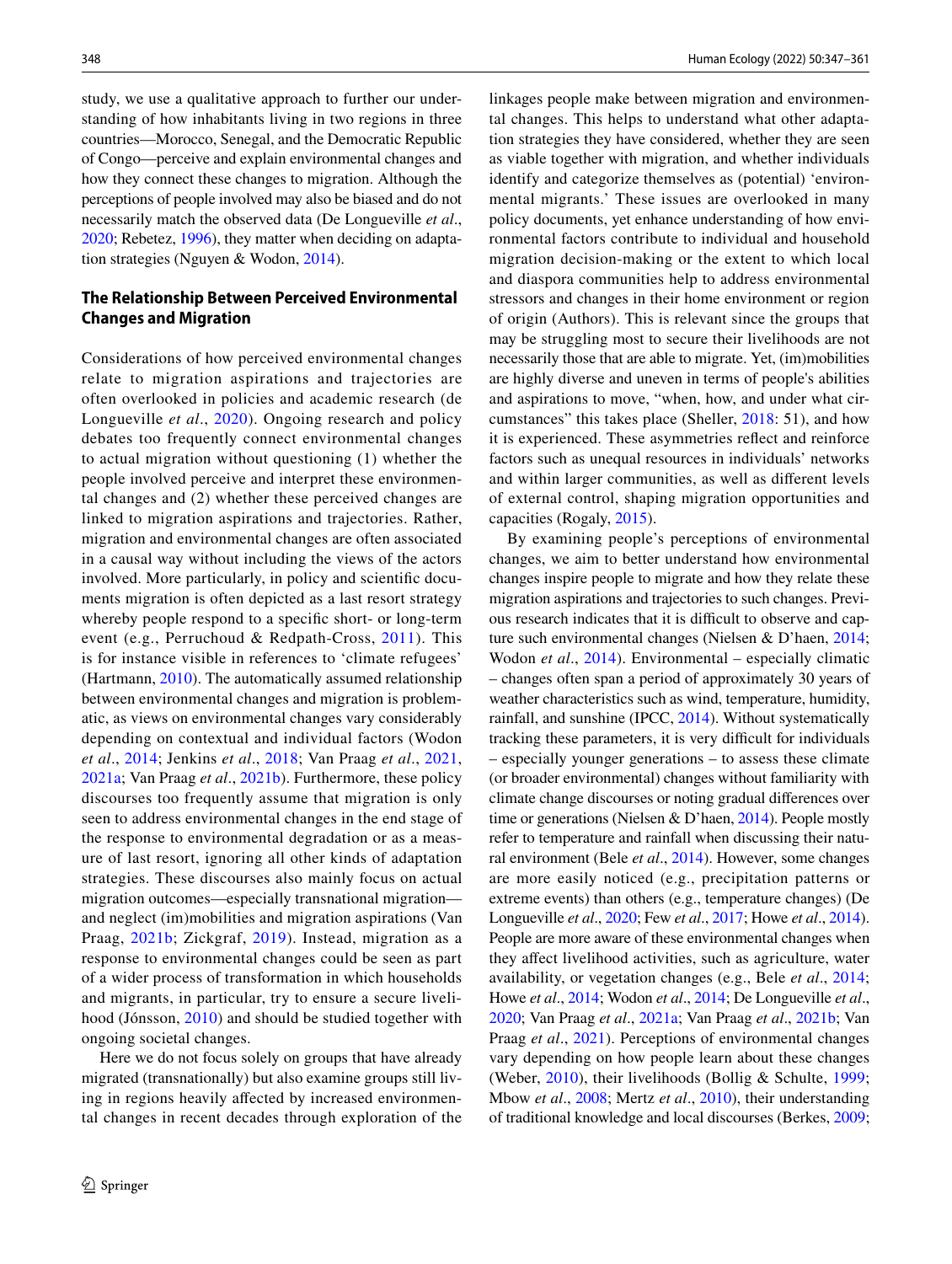<span id="page-2-0"></span>**Fig. 1** Field work was undertaken in three diferent countries located on the map: Morocco, Senegal and Democratic Republic of Congo



In each of these countries, study areas correspond to the red patches locating 5 cities (Tangier, Tinghir, Dakar, Kinshasa and Goma) and a rural area (Fouta Toro).

Bollig & Schulte, [1999](#page-12-6)), individual and demographic variables (e.g., household size and migration of labor force: Mertz *et al*., [2010\)](#page-13-13) and media discourses (Marin & Berkes, [2013](#page-13-14)).

Moreover, these perceptions vary across research settings, for various reasons. Previous research indicates that country-specifc factors matter due to diferences in the overall economy (Afifi, [2011](#page-12-8)), demographic characteristics (Plane, [1993](#page-13-15)), current political stability and ongoing conficts (Black *et al*., [2011\)](#page-12-9), previously developed policies dealing with environmental changes (e.g., Plan Maroc Vert in [Morocco:](#page-5-0) Balaghi, [2014\)](#page-12-10), and the emphasis on climate change in prevailing discourses (e.g., climate change conferences, etc.) (Marin & Berkes, [2013;](#page-13-14) Mertz *et al*., [2009](#page-13-16)). Regional factors also matter, due to rural–urban diferences (e.g., Howe *et al*., [2014](#page-13-2)), contrasted vulnerability and exposure to environmental changes (e.g., mountain areas, coastal proximity, etc.: De Longueville *et al*., [2020](#page-12-0); Howe *et al*., [2014](#page-13-2)), and cultures of migration and migrant networks (Van Praag *et al*., [2021,](#page-14-3) [2021a](#page-13-7); Van Praag *et al*., [2021b](#page-14-4)). Cultural and religious factors also play a role in perceiving, explaining, and coping with environmental changes, as there are shared cultural notions of risk and vulnerability (Vedwan, [2006](#page-14-7); Leclerc *et al*., [2013](#page-13-17); Mertz *et al*., [2010;](#page-13-13) Jenkins *et al*., [2018\)](#page-13-6). Most previous studies focus on one country or region (Nielsen & D'haen, [2014\)](#page-13-1), e.g., West Africa (Mertz *et al*., [2010,](#page-13-13) [2012](#page-13-18); Aff, [2011;](#page-12-8) De Longueville *et al*., [2020\)](#page-12-0), the MENA region (Wodon *et al*., [2014;](#page-14-2) Van Praag *et al*., [2021,](#page-14-3) [2021a;](#page-13-7) Van Praag *et al*., [2021b;](#page-14-4) Van Praag, [2021a,](#page-13-7) [2021b](#page-14-4)),

DR Congo (Bele *et al*., [2014;](#page-12-5) Few *et al*., [2017\)](#page-12-3), India (Howe *et al*., [2014](#page-13-2)), or Eastern Africa (Leclerc *et al*., [2013](#page-13-17)).

#### **Methods and Materials**

This study is part of a research project entitled "Making Migration Work for Adaptation to Environmental Changes. A Belgian Appraisal" (MIGRADAPT) that examines the role of the environment as a driver for migration from Morocco, Senegal, and the Democratic Republic of the Congo (DR Congo) to Belgium, connecting this to how migrants in Belgium support the adaptation and resilience of their communities of origin (Fig. [1](#page-2-0)).

Countries were selected based on two factors: (1) large migrant populations living in Belgium; (2) impacted by environmental/climate changes. Within each country, two regions with varying degrees of urbanization and migration patterns were selected (Table [1](#page-3-0)).

In each research setting, we attempted to recruit a diverse sample in terms of age, gender, occupation/livelihood, social status, and personal migration history. We selected participants with and without migrant networks (in- and outside the country) and with and without personal migratory experiences, to ft the main research question of the MIGRA-DAPT project. To realize this purposive sample variation, some recruitment strategies were adjusted over the course of the feldwork. Depending on the local context and support, we used distinct recruitment strategies in each research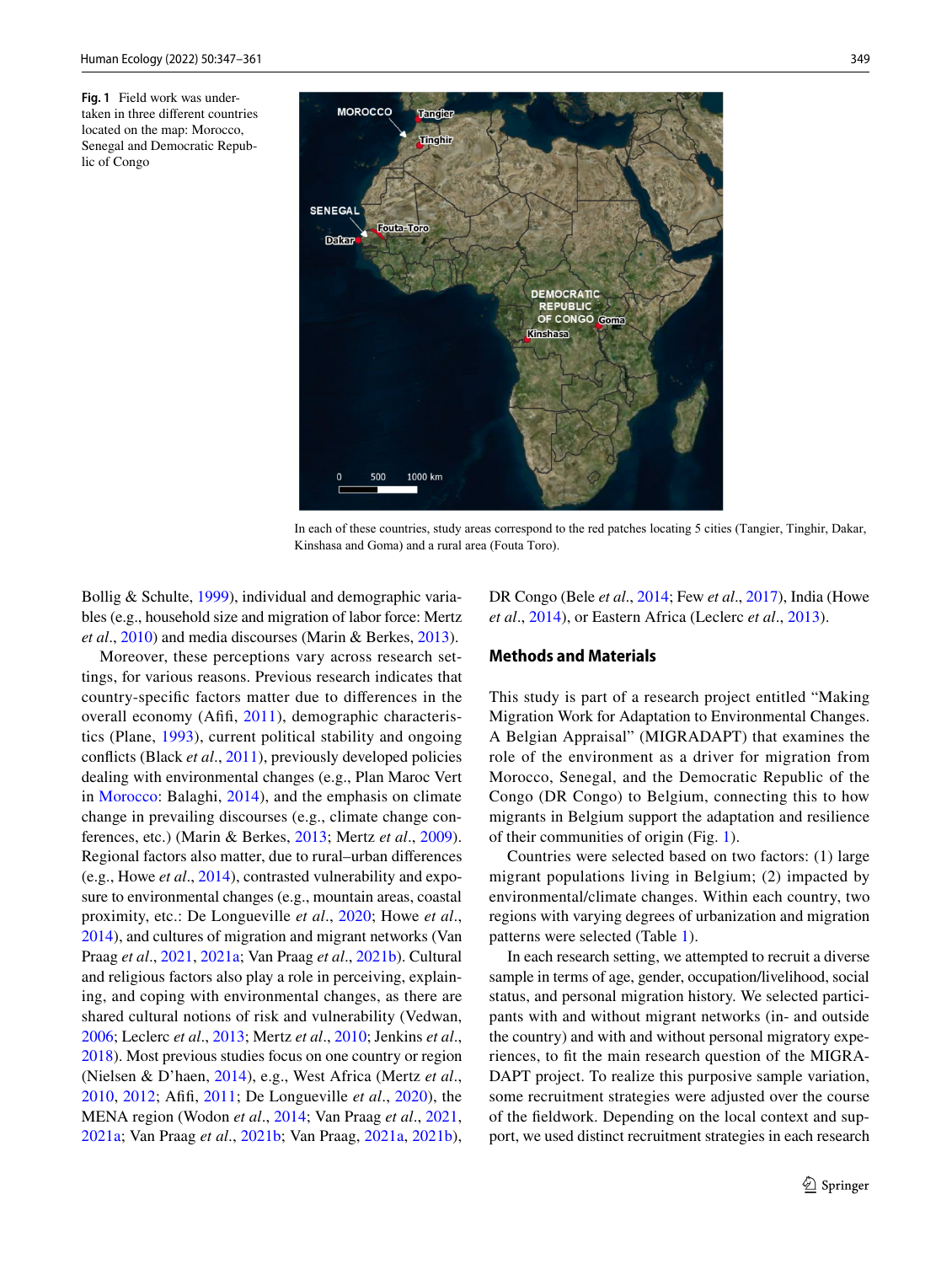|                                   | Table 1 Selected regions and research strategy                    |                                                                                                                                         |                                                                                                               |                                                                                                                                                               |                                                                        |                                                                                       |
|-----------------------------------|-------------------------------------------------------------------|-----------------------------------------------------------------------------------------------------------------------------------------|---------------------------------------------------------------------------------------------------------------|---------------------------------------------------------------------------------------------------------------------------------------------------------------|------------------------------------------------------------------------|---------------------------------------------------------------------------------------|
| Countries                         | Morocco                                                           |                                                                                                                                         | Senega                                                                                                        |                                                                                                                                                               | DR Congo                                                               |                                                                                       |
| Region                            | Tangier                                                           | Tinghir                                                                                                                                 | valley of the Senegal<br>river living in Dakar<br>Migrants of the Mid-<br>Metropolitan area                   | Mid-valley of the Senegal<br>river (incl. 12 villages)                                                                                                        | Kinshasa                                                               | Goma                                                                                  |
| City type                         | city, large number of<br>internal migrants<br>Industrialised port | City in mountain area, oases<br>valley                                                                                                  | low-lying vulnerable<br>Capital of Senegal,<br>coastal city                                                   | Halpulaaren (Fulani) agro-<br>pastoralist villages                                                                                                            | Capital city of DR<br>Congo                                            | intense traffic, highly<br>Regional trading hub,<br>insecure area                     |
| Migration context Large number of | networks in Europe<br>internal migrants<br>since WWII             | saller villages and large emigration<br>Internal migrants from surrounding<br>to in Europe since WWI                                    | networks in Europe<br>internal migrants<br>Large number of<br>since WWII                                      | Internal rural-urban migration<br>and international migration<br>towards Europe                                                                               | for economic reasons<br>left Kinshasa mainly<br>International migrants | Goma mainly for security<br>International migrants left<br>reasons                    |
| Environmental<br>changes          | Mediterranean regime,<br>temperature changes<br>precipitation and | precipitation and<br>temperature changes. Drought,<br>desertification, water scarcity,<br>more extreme weather events<br>High impact of | flooding in low-lying<br>areas, various types<br>water, plastics, )<br>of pollution (air,<br>Coastal erosion, | High impact of precipitation Erosion at the origin<br>and temperature changes.<br>Drought, desertification,<br>extreme weather events<br>water scarcity, more | of large gullies, and<br>flooding                                      | Several environmental issues,<br>from forest overexploitation<br>to volcanic eruption |
| Inhabitants (year<br>of census)   | 947952 (RGPH, 2014) 42044 (RGPH,                                  | 2014)                                                                                                                                   | 2452656 (ANSD,<br>2014; 2020)                                                                                 | 12 villages between 1000<br>and 7000 inhabitants                                                                                                              | 13743300 (UNdata,<br>2020)                                             | 974800 (INS-Nord-<br>Kivu, 2017)                                                      |
|                                   |                                                                   |                                                                                                                                         |                                                                                                               |                                                                                                                                                               |                                                                        |                                                                                       |

<span id="page-3-0"></span>र्नु  $\frac{1}{2}$  $\ddot{\phantom{a}}$ J.  $\frac{1}{2}$  $\ddot{\phantom{0}}$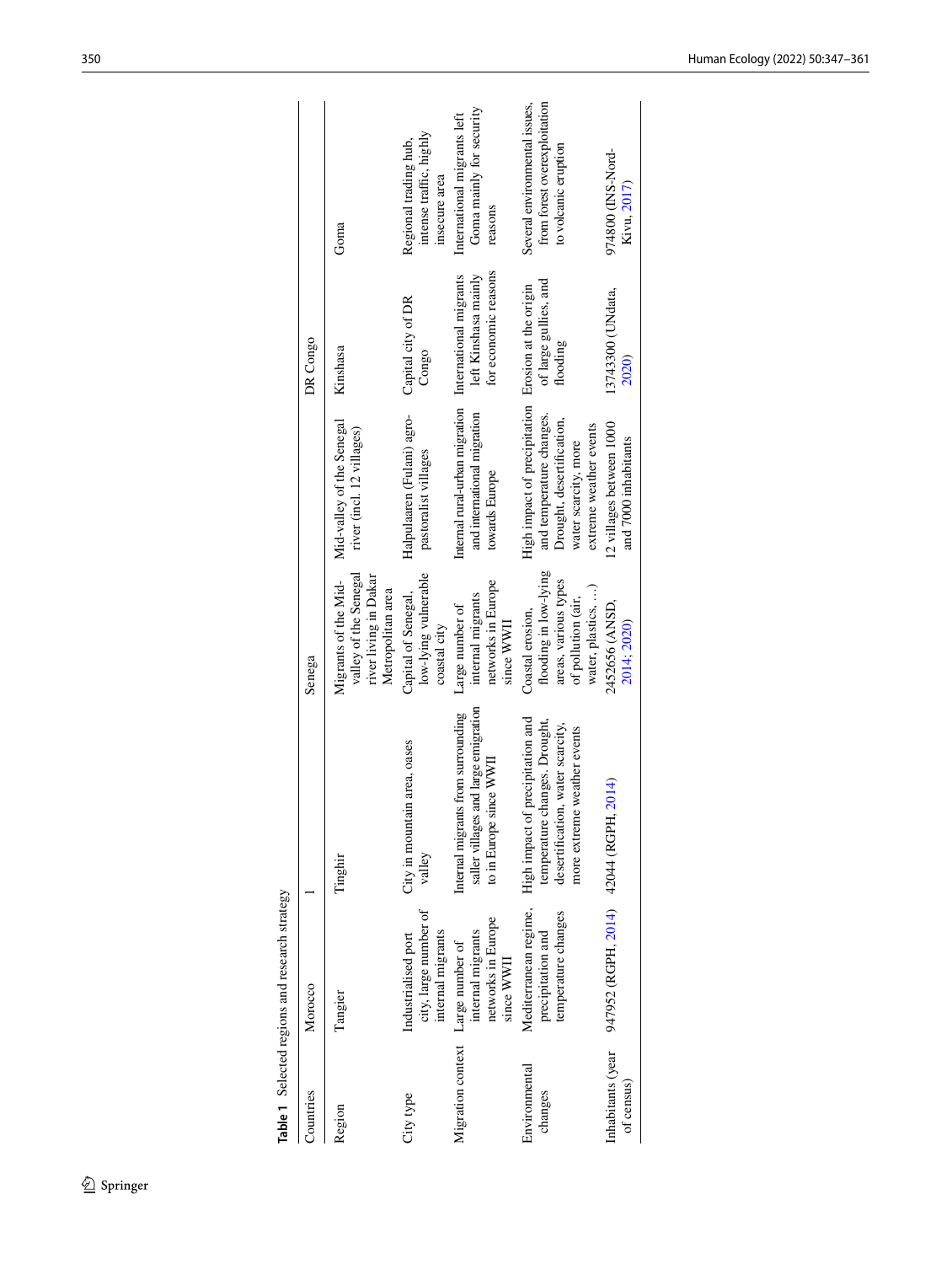setting. In [Morocco,](#page-5-0) participants were selected 1) through their connections to immigrants living in Europe, to include people with transnational migrant networks, and 2) during the feldwork, through a wide variety of channels, such as social media posts, local conferences, local NGOs, tourist guides, etc. During the study, we made additional efforts to recruit elderly female participants. For Senegal, similar purposive, and snowball sampling methods were used. The key personalities in the villages, especially the hosting village chiefs, located people and representatives from various social groups (socio-professional statutory groups, females, young people) for the interviews and 38 focus group discussions. For DR Congo, half of the interviews conducted in Kinshasa were organized with the help of Congolese immigrants met in Belgium who facilitated contact with a close family member still living in Kinshasa. The rest of the interviewees were selected using a snowball sampling method. In Goma, all interviews were based on the snowball sampling method.

This resulted in some diferences in selection criteria and sampling across countries and regions. While in DR Congo we interviewed mainly people living in urban areas, in [Senegal](#page-6-0) and [Morocco](#page-5-0) we also interviewed people living in rural areas. In [Senegal](#page-6-0), more interviews were conducted over a longer time span with the support of research assistants for interviews and transcripts to allow the researcher to elaborate on other topics as well (not discussed in this paper) (Table [2\)](#page-4-0).

All feldwork was conducted as part of the MIGRADAPT project; however, diferent researchers (and research assistants) conducted the feldwork in each country. Research was conducted in April–May 2018 in [Morocco,](#page-5-0) November 2019 – April 2020 in [Senegal](#page-6-0), and in Kinshasa (March–May 2019) and Goma (October-December 2019) in DRC.

Taking a qualitative approach, in which we contrast the fndings of three countries and six research settings, we aim to highlight constants across all dimensions and to verify similarities and variations across diferent socio-environmental contexts. We based ourselves on ethnographic observations to conduct semi-structured interviews. All interviews followed a similar topic guide, adjusted to the local context, frst asking about socioeconomic background characteristics (e.g., gender, age, profession, place of residence, birthplace), followed by open introductory questions on factors afecting living conditions and livelihoods. Afterwards, more indepth questions were asked about the migration history of the region and participants' personal migration experiences and aspirations. Subsequently, more tailored questions were asked about specifc environmental changes and the impacts on the interviewees' livelihoods. Finally, questions were asked about familial and communal (local and transnational) solidarity, with a particular focus on migration and environmental changes. By starting from a common set of interview questions, we also facilitated systematic and comparative thematic analyses. Although no shared Nvivo fle was made (also to safeguard the anonymity of the participants), the codes and comparisons correspond and are in line with the shared interview guidelines. For this paper, we focus only on the commonalities and similar topics addressed during the feldwork. We analyzed our data per country sample using thematic analyses (Boyatzis, [1998](#page-12-13)), comparing and framing the analyses within broader transnational migrant networks, migration histories, and colonial past, as well as local and global initiatives to adapt and mitigate environmental changes within these respective countries. Afterwards, we triangulated all data analyses across regions and countries, and considered individual-level characteristics, such as gender, profession, and age. After initial discussions on the signifcant emerging issues, thematic analyses on the selected topics were conducted and summarized. After discussing these topics and refecting more critically on the diferences and similarities, more in-depth analyses were conducted to triangulate the data and give a better understanding of the data. For the country-specifc analyses, data analysis facilitating software Nvivo was used to structure, code, and analyze the data. In all settings, participants were given information about the MIGRADAPT project, were asked for informed consent to participate, and were informed that they would be able to withdraw from the project at all times, and that their names and background information would be made unidentifable. All interviews were transcribed and translated from the respective language (mainly French) to English.

<span id="page-4-0"></span>**Table 2** Participants interviewed per country and region

| Countries                    | Morocco                                                                                    |               | Senega        |                            | DR Congo                                                                                |       |
|------------------------------|--------------------------------------------------------------------------------------------|---------------|---------------|----------------------------|-----------------------------------------------------------------------------------------|-------|
| Region                       | Tangier                                                                                    | Tinghir Dakar |               | Mid-valley region Kinshasa |                                                                                         | Goma  |
| Total interviewed            | 18                                                                                         | 30            | 94            | 238                        | 15                                                                                      | 15    |
| Female/male                  | 7/11                                                                                       | 13/17         | 41/53         | 90/148                     | 5/10                                                                                    | 6/10  |
| Age variation in years 24-70 |                                                                                            | 20-64         | 12-78         | $12 - 85$                  | 27-65                                                                                   | 19-67 |
|                              | Fieldwork difficulties Gender and languages<br>issues, fear for political<br>repercussions |               | Gender issues |                            | Suspicion of the persons to interview<br>resulting sometimes in very concise<br>answers |       |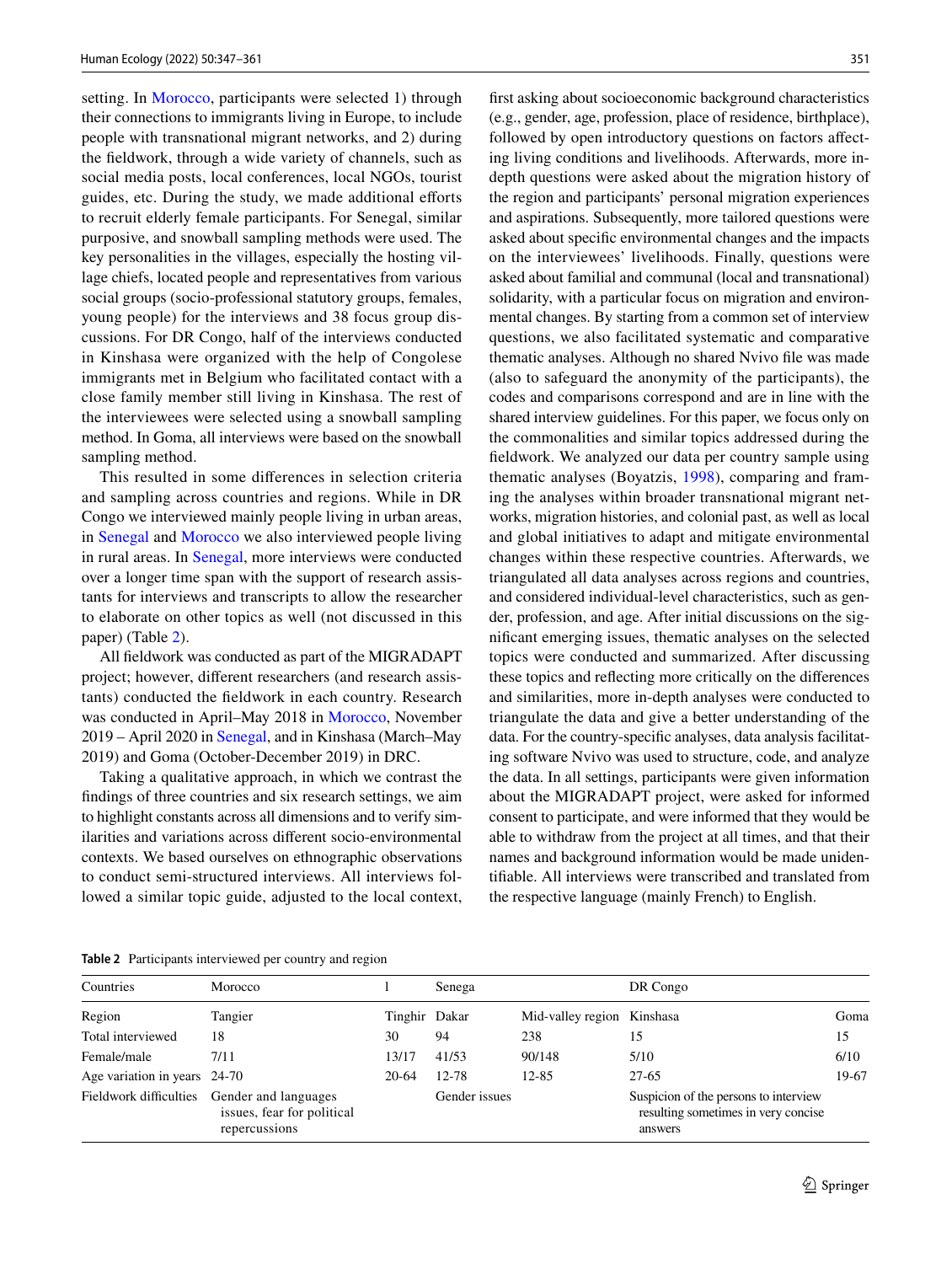#### **Results**

# **Perceived Environmental Changes in Changing and Fragile Socio‑Political Contexts**

Across research sites, we found considerable variation in perceptions of environmental changes; these variations seemed to depend on both individual factors, including profession and socioeconomic status, age, and gender, and contextual factors, such as the reliance on agricultural activities in the region, local political activities, and policies. Furthermore, the specifc migration history and patterns (e.g., rural–urban migration patterns or transnational migration) of each region mattered in that migrant networks and policies made people aware of changes in their natural environment, potential adaptation strategies, and alternative ways to manage the adverse impacts of environmental changes.

#### <span id="page-5-0"></span>**Morocco**

In [Morocco](#page-5-0), where two entirely diferent research settings (urban and rural) were selected, large diferences were noted between Tangier and Tinghir concerning people's perceptions of environmental changes related mainly to participants' daily economic activities and their connection with their surrounding environment (also Nguyen & Wodon, [2014](#page-13-4)). Due to the mountainous area, subsistence economy, and importance of the oasis valley, people in Tinghir are more aware of environmental changes than those in Tangier. Conversely, in Tangier, climate was often interpreted in terms of sunny weather and living in an overall warmer climate (compared to many European countries). Mainly people with relatives outside Tangier or who themselves migrated to Tangier were aware of deteriorating environmental changes in the countryside and their impact, particularly on water scarcity, drought, desertifcation, and all associated adaptation strategies (e.g., wells, dams, change of crops, migration, etc.). For example, a 31-year-old male participant living in Tangier, with family from Talaflet, stated that people are used to and adapt to drought. Those who want to migrate do so to "improve their standards of living." By contrast, in Tinghir more people were aware of the deteriorating natural environment making it unattractive for young people to invest in agricultural activities or stay in this region due to the lack of attractive employment opportunities. Lack of investment also led to continued use of traditional methods in agriculture, badly maintained water canals and wells, deserted land plots, and so on. Water management took a central role in informants' accounts, together with changing standards of living, new technologies, and the attraction of larger cities (in terms of health care services, educational and employment opportunities):

"The last 15 years, the palm tree oasis has changed due to the drought. Normally, in March and April, there used to be a lot of snow on the mountain ridges, but this year, there was nothing. Normally, this is the start of a dry period and drought, as every fve years, there is a change in climate and the drought starts. Even the palm grove in Tinghir changes. There are many changes due to water. There is no water here, not like before. It's not like 40 years ago, not like 30 years ago, not like 20 years ago, even the last 10 years, it has changed. This year there wasn't any snow, or at least not like other years." (64-year-old male, Tinghir)

The Moroccan data suggest a mismatch between those familiar with discourses on climate change and its dynamics and those who have seen changes over the last decades in their immediate environment. Perceptions of environmental changes difered across educational levels, professional experiences, and access to migrant networks. People with a relatively higher educational level and close migrant networks in Europe seem to know more about specifc scientific climate change discourses, connecting  $CO<sub>2</sub>$  emissions and pollution to global warming. They interpreted climate changes, such as global warming, more in generic terms, such as the warming of the Arctic and endangered polar bears. As international migrant networks send social and fnancial remittances, people are not only able to invest in their education but improve their understanding of climate change discourses. This group mainly referred to economic, political, and social changes as reasons why people tend to leave their agricultural activities. Nonetheless, they failed to apply their knowledge on climate change discourses to their immediate natural environment. Most of this group did not refer to increasing drought and desertifcation in their surroundings and how it has turned agriculture into a lost investment. The group that was not familiar with climate change discourses often had tacit knowledge of environmental changes through personal experiences and networks. They saw changes that afected agricultural activities that aligned with general changing standards of living, and reduced interest to invest in agriculture. Most informants with relatives living in rural areas or who themselves worked in agriculture could specify in more detail changes over the last decades. Many referred to reduced or unexpected rainfall or snowfall, water shortages, and increasing drought. A 62-year-old male living in Tinghir reported: "We used to have rain and there was water. But now, it's quite the opposite, especially in the regions of Tinghir, Ouarzazate, Errachidia, Zagoria." His male friend added that "There is no rain!" This group provided alternative explanations for these gradual changes, referring to the collapse of harmony between mankind and nature, as well as to God and their religious beliefs. We can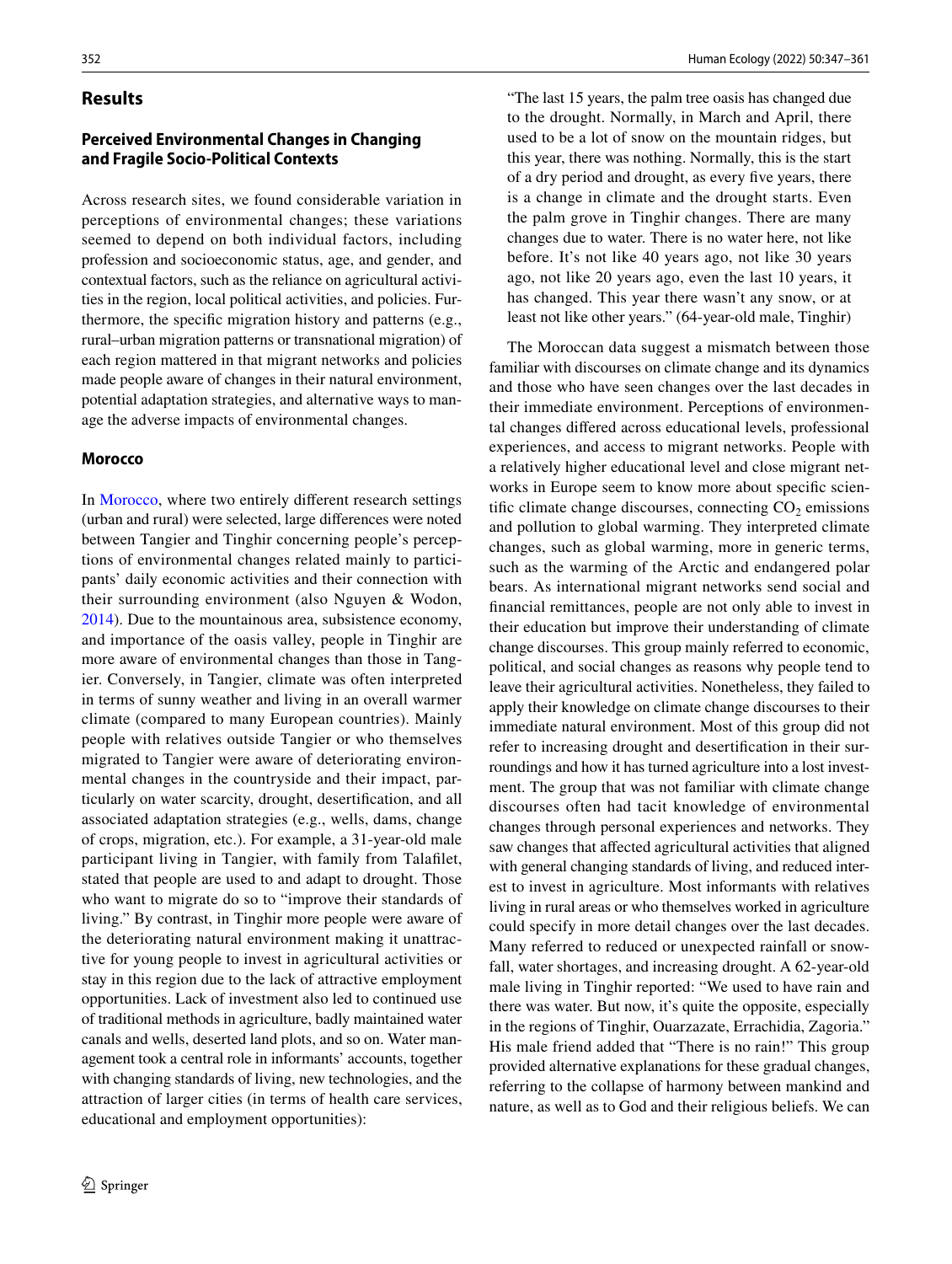state that professional experiences, especially of people in agriculture or nature conservation, and location (Tinghir vs Tangier) are crucial in linking climate change discourses to changing local natural environment.

#### <span id="page-6-0"></span>**Senegal**

Most participants in the Senegalese feldwork lived in the Mid-valley in Northern Senegal, where climatic conditions have worsened over the last 50 years (Faye *et al*., [2019](#page-12-14); Lietaer *et al*., [2020](#page-13-22)). A rural exodus has taken place, mainly because of policy reforms combined with major droughts in the 1970s and 1980s (Dia, [2020\)](#page-12-15). Hence, the villagers interviewed, both farmers and non-farmers (practicing agriculture as a secondary activity), seemed to be very concerned not only about the changing climate but also about broader (rapid- and slow-onset) environmental changes impacting their living conditions. Additionally, participants mentioned that, in line with Grolle ([2015](#page-12-16)), the unfavorable timing of rainfall during agricultural seasons is perceived as more serious than the drought itself. Sandstorms and heat waves are also considered to be strongly impacting living conditions of most villagers, especially of vulnerable people (i.e., the sick, children, the elderly) who do not have a pied-à-terre in Dakar "to take refuge there*"* as some elderly people in the village noted. Similar to the fndings in [Morocco](#page-5-0), these analyses indicate the importance of migrant networks. They also show the need for a diferentiated approach towards the impact of environmental changes, considering individual vulnerabilities in specifc socioeconomic and political conditions.

Participants perceived the artifcial fooding caused by unannounced releases of water from the Manantali hydroelectric dam and rainfall variability as the most important factors causing socioeconomic damage. Both were considered unpredictable as no prior information was provided by any public or private service. However, most villagers blamed the government for not managing and communicating these hazards better (Kamara, [2013\)](#page-13-23). The representative of the farmers of the Commune of Ouro Sidi places these developments in their historical context:

"Since the construction of the dams [of Manantali upstream and Diama, respectively in 1988 and 1986] near the river mouth, farmers who do not have access to irrigated perimeters suffer, especially since they can no longer rely on rainfed cultivation every year. Fishing has also become bad, because the river water is no longer good as it used to be, either for fish reproduction, or for feeding the land [through river alluvium, which acts as a natural fertilizer during floods], or for allowing us to drink for free, as before." (52-year-old male, Matam region).

Droughts partially infuence ecosystems, but the links with anthropogenic pressures were not clearly perceived. Many believed extreme climate events and their impacts to be caused by the divine will ('act of God') and did not necessarily link them to climate change discourses. Nonetheless, the direct efects of climate change on living conditions are of great concern: soil degradation, rainfall variability, and droughts (Bleibaum, [2010\)](#page-12-17). Most participants attribute the lack of work and insufficient agricultural yields to insufficient fnancial and technical means and capacity. In a second narrative-line they refer to various environmental hazards (including birds, insects, plant diseases, etc.), climate events, and the construction of the dams. In addition, feldwork in Dakar shows that even when rainfall is perceived to have become heavier, many foods are believed to be caused by bad sewer and dredging infrastructure. Many saw it as a political responsibility – currently lacking – to adapt neighborhoods to better absorb rainfall to avoid floods in Dakar's low-lying areas.

#### **DR Congo**

Recent decades in DR Congo have seen considerable migration from rural to urban areas; the main drivers for migration have been socioeconomic circumstances, conficts, and bad governance (Gemenne *et al*., [2013;](#page-12-18) IOM, [2017\)](#page-13-24). These movements have resulted in increased degradation of natural resources (forests, crop lands). Combined with poorly managed urbanization, overcrowding, and informal settlements, more people have been exposed to risks and the potential negative effects of environmental changes (Makanzu *et al*., [2015;](#page-13-25) Michellier *et al*., [2020](#page-13-26)). In both study cities, people recognize that the environment has changed considerably. Although the interviewees emphasize the rural areas, where they identify deforestation, shrinking rivers, erosion, and seasonal rainfall changes, those living in Kinshasa also indicate that the situation of the capital city is worrying. This is striking, as it shows that environmental changes are also perceived in an urban context and seen as independent from agricultural activities (in contrast to Morocco and Senegal). People experience diferent types of environmental changes and impacts (gullies, foods, landslides), strongly afect their perceptions of environmental changes. The more abrupt/rapid and intrusive nature of environmental changes in Kinshasa seems to make these changes more visible to a wider audience. People in Kinshasa experience these environmental efects as a real hardship and describe their neighborhood and the climate as having undergone major changes, creating a "hostile environment."

"There are changes that poison our peace of mind at every moment: when it is not unbearably hot, there are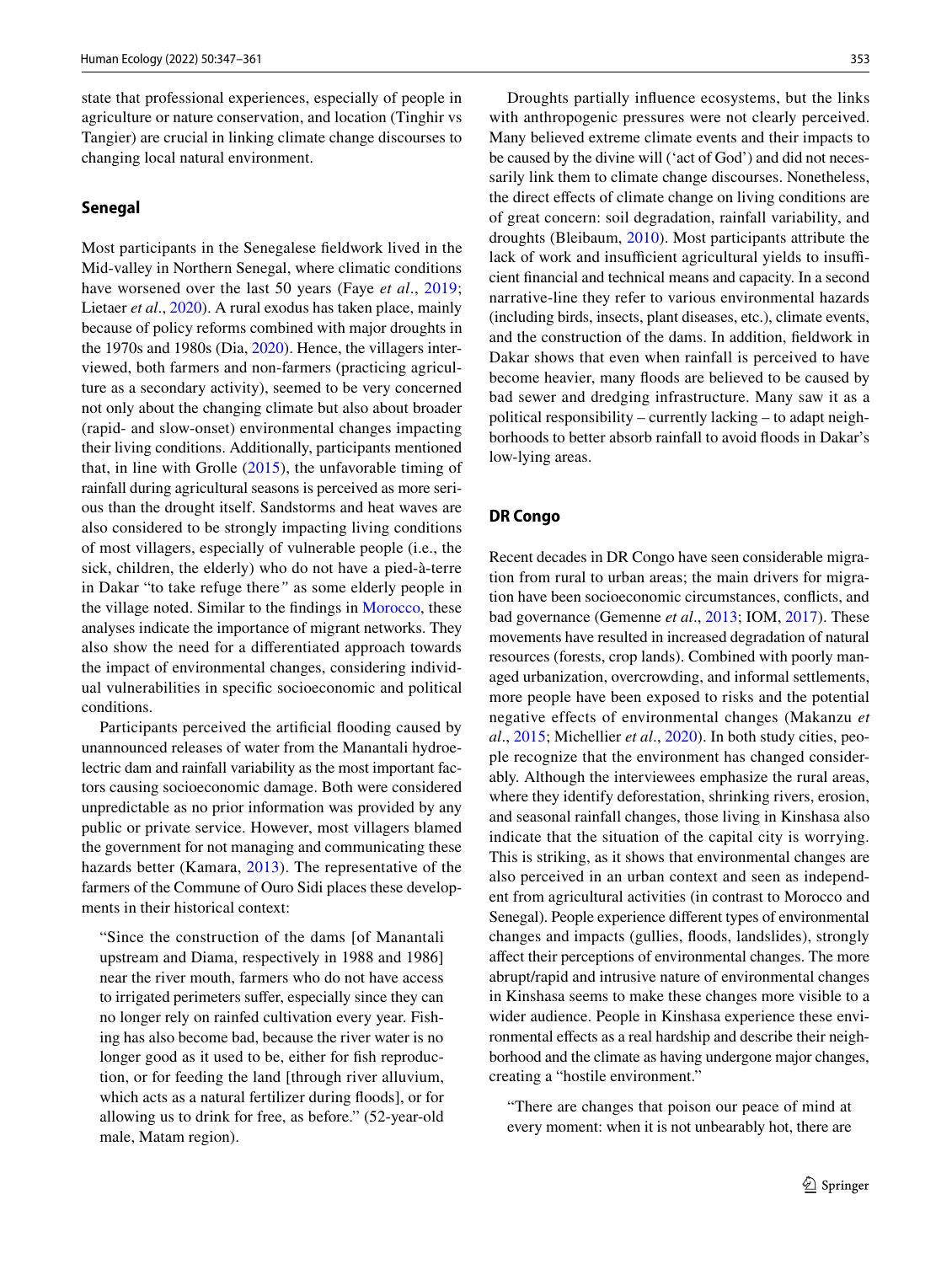violent winds that raise swirls of dust and make the air unbreathable, followed by torrential rains that hits the ground and roofs." (65-year-old female, Kinshasa)

Participants describe such threats as causing widespread damage, affecting many people. They identify environmental changes as a reality they are confronted with daily. Large gullies afect many districts of the city. Heavy rainfall is expected to increase in the following decades combined with ongoing urban sprawl, which worsens the current situation (Makanzu *et al*., [2015](#page-13-25)). Several participants indicated that "everybody is afected by environmental changes, in Congo and everywhere." Although the situation is particularly difficult in Kinshasa, their feeling is that their experience is refects that of people in other parts of the world.

"In the Congo, as in many other countries, there are big changes; they concern temperature, rain, and winds, each of these completely natural phenomena is exaggerated and has disastrous consequences. This destabilizes the ordinary activities of many people, especially those who work the land." (46-year-old male, Kinshasa)

Faced with such phenomena, the prevailing feeling of many participants are helplessness and lack of knowledge. Information availability is crucial for people to feel a sense of control over the situation, as well as development of adaptation strategies, and attitudes towards local politics, but information regarding environmental issues is not easily accessible or widespread in DR Congo. People feel unprepared to face an increasingly frequent events such as foods, drought, storms, stating: "Here we are unarmed when it comes to dealing with it*.*" (59-year-old male, Kinshasa). Among those most afected, some consider irresponsible behavior of the population helps to amplify the dramatic consequences of environmental changes. Many blame the authorities for not fulflling their responsibilities.

"Don't talk to me about our politicians, they have always sacrifced their people and I am not sure that it is today that this is going to stop. Neither migration (apart from sending their families to live in the West), nor climate change is of interest to them, their only concern has always been to line their pockets." (32-year-old male, Kinshasa)

People living in Goma are in a diferent context, and therefore do not perceive environmental changes as strongly as in Kinshasa, although they are aware of environmental changes afecting several parts of the country. However, most declare that such phenomena do not afect Goma and the surrounding region. For example, a 21-year-old female in Goma said that: "We hear about environmental changes especially in Kasai and Katanga. Rivers are said to be drying up. Thank God my community is spared in this respect*.*" A 52-year-old male stated: "I often hear about catastrophic climate change in other provinces of Congo. Here at home, they are minor: sometimes the rain is delayed, but the farmers are adapting quickly." Goma inhabitants think that their community is simply not afected by environmental changes causing foods or droughts, and only farmers are identifed as potentially having difficulties. Yet, despite their limited technical and fnancial capacities (IOM, [2017\)](#page-13-24), it is thought they can adapt quickly. Comparing the fndings from Senegal and Morocco with those in DR Congo, one striking similarity is that when people's livelihoods are threatened or impacted by environmental changes, they are more likely to perceive them, particularly when they are not well-managed by the local authorities.

#### **Linking Environmental Changes to Migration**

Relating environmental changes to migration requires a better understanding of other adaptation strategies developed to deal with such changes. The focus on migration needs to be interpreted within the local context, depending on whether people perceive environmental changes and the factors behind such changes. As we show, perception of environmental changes depends on individual professions and networks, familiarity with environmental changes and climate change discourses, the nature of the experienced environmental changes (slow-onset or abrupt), and the rural/urban as well as socio-political and socioeconomic local contexts. Such perceptions are a starting point for the development and implementation of adaptation strategies, with migration as an alternative if these strategies are not attractive or possible (McLeman & Gemenne, [2018](#page-13-0)).

#### **Morocco**

The mismatch between those familiar with the discourses on climate change and its dynamics and those who have seen changes over the last decades in their immediate environment also hampered the development of adaptation strategies to mitigate these changes over the long run, or migration projects. In some cases, people are generally more aware of the impact of climate change due to projects addressing its consequences. For instance, one participant (45-year-old female, Tinghir) refers to drought, but immediately connects it to the development of a project aimed at mitigating the efects of drought:

"There is a lot of drought; we are currently working on a small-scale project with volunteers, because in the region of Anif – a region with a lot of water scarcity – the rain doesn't fall there and there are many people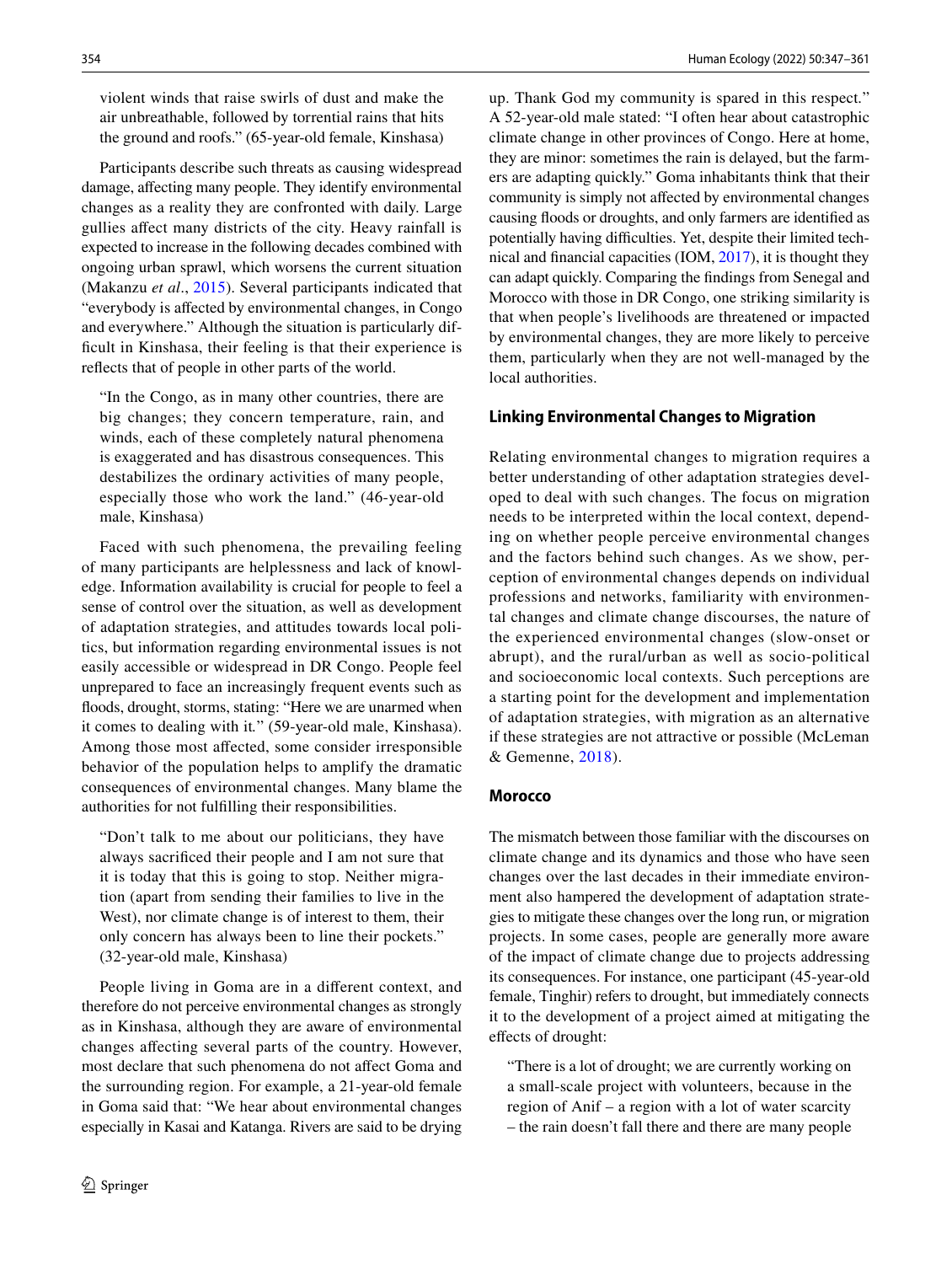suffering from drought. They don't have water, there are some people who want to make it rain there."

Knowledge of climate change discourses as well as explanations given of these changes mattered considerably to the development of adaptation strategies, including migration. These strategies are not always consciously developed, as changes occurred slowly over the past decades that make working in agriculture, for instance, not really a viable option for younger generations. They therefore do not really refect ways to adapt or cope with such changes. Groups with vulnerable livelihoods exposed to natural environmental changes tend to explain these changes according to their religious beliefs. Consequently, acceptance is often mentioned as a strategy to deal with such changes, as people respond to the outcomes of environmental changes, but do not anticipate or seek to prevent future changes, for instance, building wells or seeking alternative income sources. People in Tangier, however, refer to governmental and scientifc discourses but were no longer exposed to environmental changes.

Migration was frequently mentioned as a solution to the lack of employment opportunities in rural areas and to fnd better living conditions. Young people, especially, do not see agricultural activities as an option, due to the deteriorating natural environment, the lack of investment in modern infrastructure and techniques and the fragmentation of agricultural land. All these factors result in low revenues from agriculture.

#### **Senegal**

Participants perceived the need for additional means and investment to address environmental hazards and enable commercially viable farming, since agricultural production systems characterized by flood recession cultivation (beans, sweet potatoes, millet, and maize) have been disrupted. Additionally, the "lack of good politics and policies," including "barriers to accessing fnance" is seen as a major reason for insufficient rural income. This affects more than agriculture since most households have adopted livelihood diversification strategies. Nonetheless, when addressing impacts of environmental changes, other factors must be considered. First, people distrust public investment incentives and state agencies providing support to farmers. The concerns surrounding environmental issues are heavily intertwined with attitudes to the building of dams and other policy initiatives. As argued by a village chief in the Mid-valley: "You can't see a sign of the government except for a few minor things" (50-year-old male). These political frustrations are heightened by private investments putting more pressure on key resources such as land along the river. Second, changing political structures – especially regarding land and water management – are increasingly impacting awareness of environmental issues. More specifcally, ongoing decentralization processes have imposed administrative boundaries that do not match traditional village boundaries and historical socio-political links between villages. This results in conficts and frustration, as people belonging to a village have their land belonging to another administrative unit. Such conficts increase the need for coherent land policy practices and support from elsewhere, notably from and through diverse types of diaspora remittances. And apart from these political shifts, changing living standards in society and family structures hamper the development of adaptation strategies. For instance, an important trend that clearly impacts how people deal with environmental changes is the shift from a non-cash to money-based system (Dia, [2020](#page-12-15)). Many agro-pastoral households have members who moved to Dakar or to Europe, and so lack labor to guard cattle and raise crops. As a resilient solution, they pay in cash or in kind for the services of extended family members or kin whom they trust.

Overall, these factors have increased the attractiveness of internal and transnational migration, perceived as a powerful resource providing diferent revenues and (political) networks. Indeed, many villagers believe that it is important to be able to rely on (return) migrants with strong political connections, to attract public resources to improve livelihood conditions (e.g., hydro-agricultural facilities, such as dykes and irrigation systems; agricultural machines). Since the severe and subsequent droughts of the 1970s, international migration has become one way to adopt other coping and adaptation strategies (Tacoli, [2011](#page-13-27); Dia, [2020](#page-12-15)):

"The short rainy season limits our working hours [in the Mid-valley]. After the 'hivernage' [rainy season], we have nothing else to do so we have to come to Dakar to work. We ask our migrants in Europe to invest in water boreholes and irrigation means to cultivate in the dry season as well. But there are not enough of them left yet and they don't have enough means to help us in agriculture in the village." (28-year-old male, internal migrant from the Mid-valley Commune of Méry, interviewed in Dakar).

Internal and/or international migration of at least one family member, who will then contribute to the family's livelihood by sending remittances (fnancial, material, and immaterial), was generally perceived as necessary by most participants from the Mid-Valley (Lietaer *et al*., [2020\)](#page-13-22). These migrant networks have sent material and non-material remittances to most of these villages; this has resulted in greater independence from vulnerable local agro-ecological conditions (see Doevenspeck *et al*., [2011\)](#page-12-19), triggering more international migration due to environmental hazards. Besides the constraints on their livelihoods, there are also strong social and cultural reasons behind the migration of Senegalese youth. Amongst the Haalpulaar popular culture, migration stems more from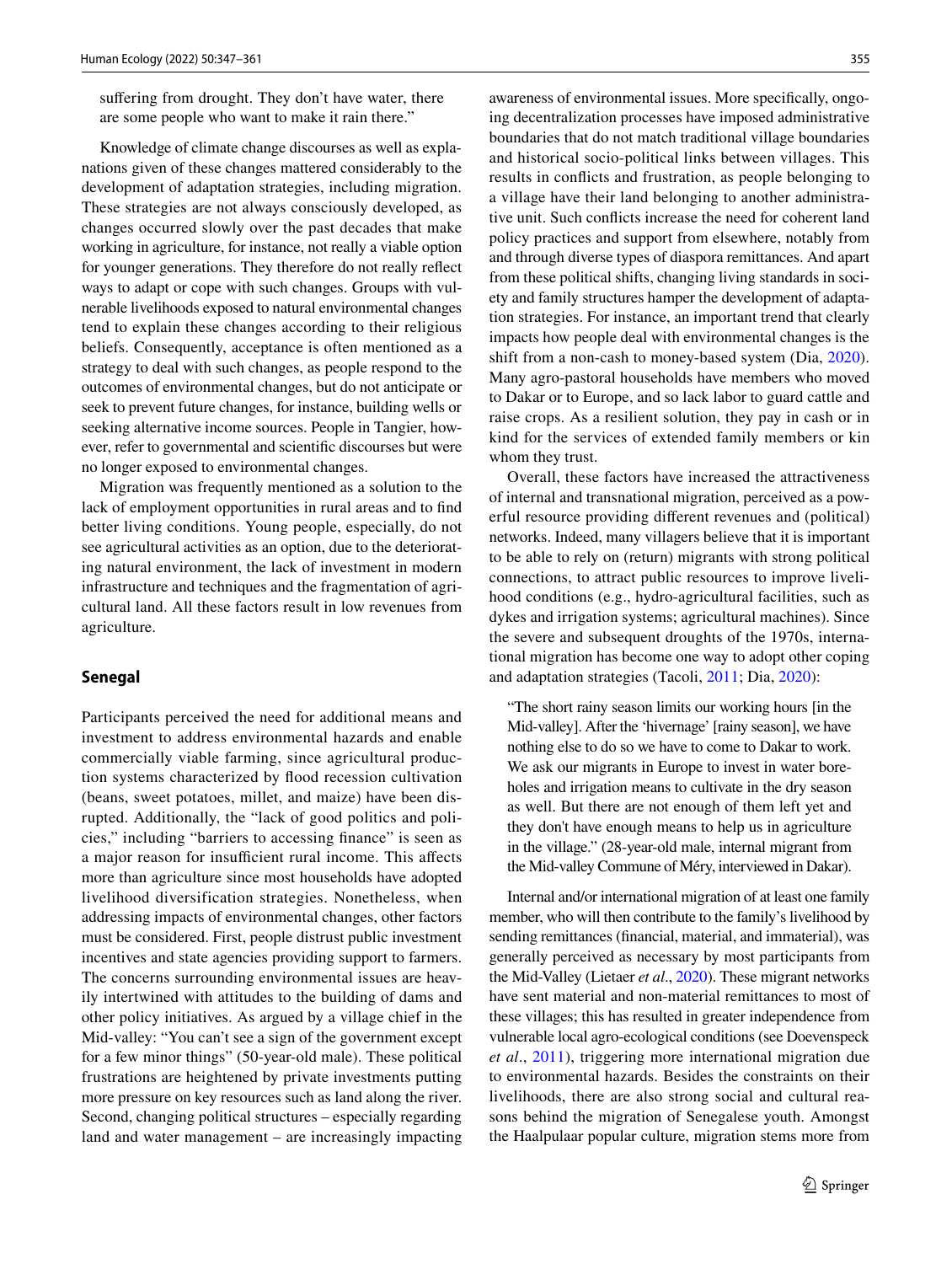the culturally embedded idea that it is normal to leave the community of origin. <sup>1</sup>The migrant's project is usually also a community project (Tandian, [2018](#page-13-28)). Most participants considered migrants' contributions—via collective remittances through their hometown organizations – as crucial for their community's resilience. Likewise, individual fnancial, material (home or water pump solar panels, smartphones, etc.), and immaterial remittances (ideas, skills, 'political' contacts, etc.) are also perceived as enhancing household living conditions in an adverse socio-environmental context.

Importantly in the suburbs of Dakar internal migrants also face new adverse environmental efects as they settled in food-prone areas during the 1970s droughts, are now confronted with recurrent foods, water, and air pollution, and thus increased expenses. Our participants often relied on international migrant networks to cover some of these expenses. Young people interviewed confrmed that this also triggers aspirations to move abroad to "avoid being a burden," and "become capable of improving their family's living conditions" (also Van der Land, [2018](#page-13-29)). Fatoumata, a 22-year-old student, who lives with her aunt in a fooded neighborhood of Pikine, Dakar, states:

"Almost the whole neighborhood is fooded every year because there is no sanitation system, and we experience these problems in our homes every year. The administrative authorities don't do anything, it's the neighborhood volunteers who do everything. Fortunately, when it's too bad, we can ask some help from family in Europe (…) I don't like that, because we want to be independent!"

Besides a perceived lack of opportunities in [Senegal](#page-6-0) to meet their own personal development aspirations, most also wanted "to be part of these successful contributing village and family members", as many village members expressed it, both in Dakar and in the Mid-valley villages. To conclude, feldwork in [Senegal](#page-6-0) shows clear perceived and experienced concerns about environmental changes and their impacts on daily living conditions. While such changes and hazards may not be perceived as a main direct driver of migration *per se*, their interlinkages with other drivers contribute to migration aspirations.

#### **DR Congo**

In both Kinshasa and Goma if people notice environmental changes they seem disinterested. This does not refect the reality of these urban areas, where many occupied by the poorest populations are endangered by sudden events, such as landslides and heavy rainfall. Nonetheless, we can

attribute such perceptions to the fact that people have other daily concerns, which for many are a question of survival (Michellier *et al*., [2020](#page-13-26)). However, the viewpoint of people living in Kinshasa difers signifcantly from those in Goma. In Kinshasa, most participants indicated that they have no resources to address such changes, but in Goma, they do not feel affected by such events, as expressed by a 43-yearold male: "I don't know the people who are undergoing these changes. My community is not afected*.*" From both points of view, the consequence is that there is no real willingness to adapt or to help those negatively impacted. During interviews, participants frequently mentioned their sole aim was to improve their daily life and standard of living.

Consequently, in DR Congo, migration, whether internal or international, appears to be frequently due to a multitude of social, political, or economic factors (Sumata *et al*., [2004](#page-13-30); Gemenne *et al*., [2013](#page-12-18)), themselves driving environmental change and degradation, such as uncontrolled deforestation, urban sprawl, mineral extraction leading to industrial pollution, or overexploitation of agricultural land resulting in soil erosion. Although these may infuence the decision to migrate, they alone seem insufficient to determine migratory behavior, as shown in previous studies (Gemenne *et al*., [2013;](#page-12-18) IOM, [2017](#page-13-24)). Insecurity (physical and income security) and lack of basic social services (clean water, healthcare, sanitation systems, education) and personal development opportunities systematically dominate the Congolese participants' discourses. These worries and related hardships experienced refect the typical characteristics of a "failed state" or "fragile state" (Trefon *et al*., [2002](#page-13-31)). Nevertheless, public services are somehow provided by a wide range of actors (including non-state providers such as NGOs). Our interviewees, however, did not perceive these services as sufficient to preserve them from environmental stress, nor to allow decent living conditions.

Local institutions responsible for environmental protection and disaster risk reduction have limited intervention capacity. These issues are not a priority for the authorities, which are trapped in weak governance and short-termism. Such a system prevents the implementation of efective disaster risk and land degradation reduction actions, such as prevention and awareness-raising programs; teams are untrained, understafed, and underfunded (Michellier *et al*., [2020;](#page-13-26) Trefon, [2016\)](#page-13-32). Until more attention is devoted to disaster risk reduction and environmental degradation, the population, continually growing, will continue to sufer. Combined with a lack of family planning and the importance of large families for long-term survival, natural resources will become even scarcer and more precious (Trefon, [2016](#page-13-32)). While political and economic drivers appear to have several direct effects on the migration aspirations of our Congolese interviewees, environmental changes do not appear to infuence them.

<span id="page-9-0"></span><sup>&</sup>lt;sup>1</sup> In fact, popular culture is full of proverbs that highlight the importance of migration: 'If you have a son, let him go. One day he will come back, either with money or with knowledge or with both' (Tandian, [2018\)](#page-13-28).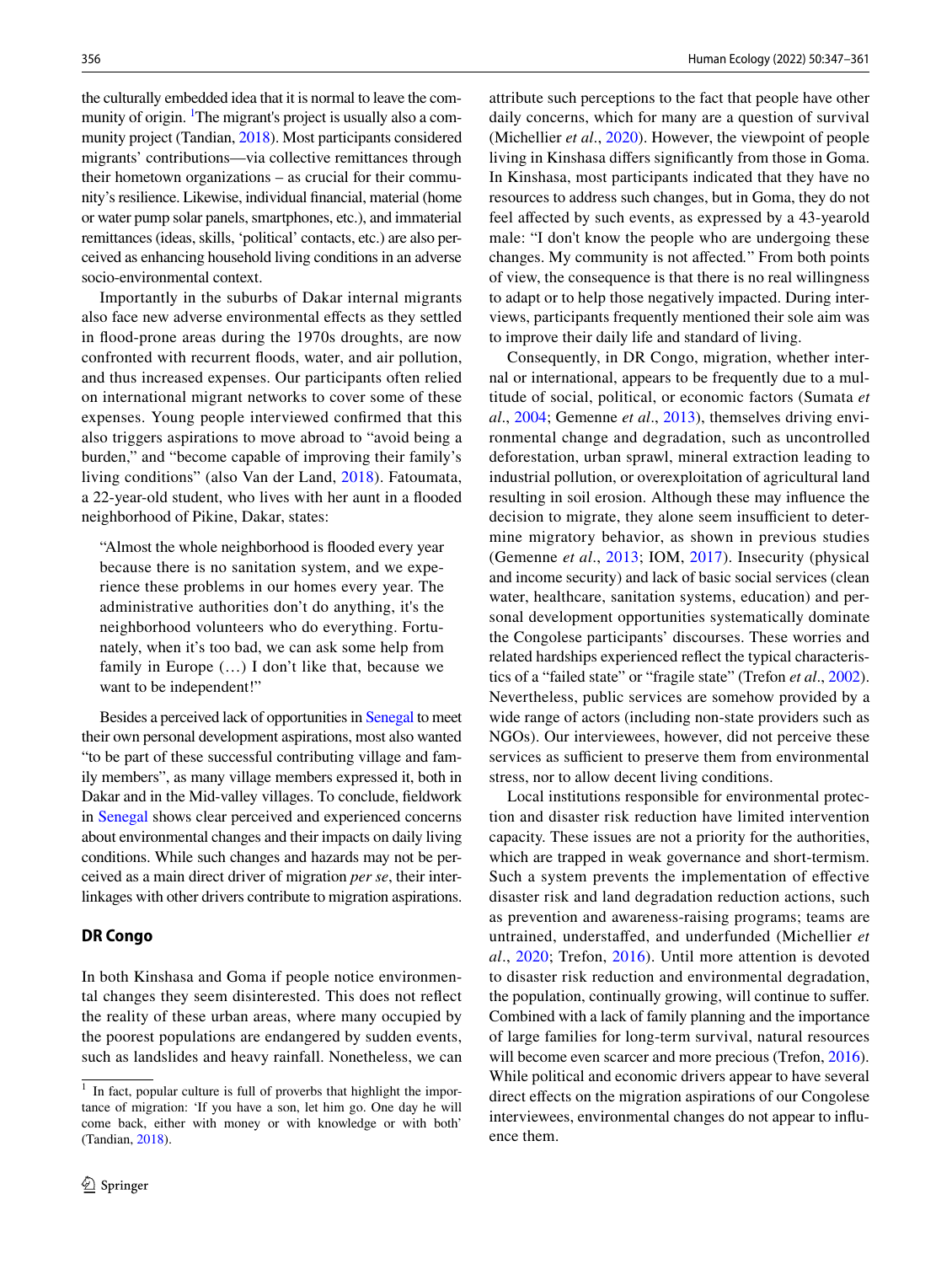#### **Discussion**

Our objective is twofold: to understand frstly how people perceive environmental changes, and secondly, how such perceptions are linked to migration (and other adaptation strategies) in DR Congo, Senegal, and Morocco. We frst examined how inhabitants of the selected research settings perceived environmental changes to better understand the reasons for diversity within these perceptions as well as to examine how they fueled specifc adaptation strategies (or the lack thereof). This linkage is interesting: adaptation is a somewhat artifcial notion, but it is useful to grasp which livelihood strategies are adopted in response to environmental stressors, and how this relates to migration aspirations and/or trajectories—which are often proposed as an adaptation strategy (Barnett & Webber, [2010](#page-12-20)). 'Adaptation' in contrast to 'coping' describes longer-term, strategic measures taken to counter environmental risks, by creating new resources or by addressing vulnerability factors (Birkmann *et al*., [2013\)](#page-12-21); it is therefore necessary to examine how migration could be an adaptation strategy to also understand its consequences (Authors).

People perceived environmental changes in various and distinct ways, depending on their living environment, the type of environmental changes that afected their livelihoods as well as their individual characteristics. This means that regions, policymakers and environmentalists cannot automatically build on just one set of shared ideas concerning the locally changing natural environment. Moreover, interpretations and explanations given for these changes seemed to rely on people's knowledge of climate change discourses, local environmental policies, social struggles, personal experiences with their home environment, and (religious) beliefs (Authors; De Longueville *et al*., [2020](#page-12-0); Jenkins *et al*., [2018](#page-13-6)). Large rural–urban diferences were noted in [Morocco](#page-5-0) relating to whether people perceived the environmental changes in their local environment and the effect on their own lives; yet in [Senegal](#page-6-0) and DR Congo, people living in cities, such as the urban areas of Dakar and Kinshasa, also experienced and perceived adverse efects of environmental changes and hazards. This highlights the importance of the nature of these environmental changes and their recurrence, which in turn impacts how they fuel the development of adaptation strategies, including migration. For example, in DR Congo, respondents, particularly those living in Kinshasa, are often confronted with gullying and sudden environmental disasters (e.g., landslides during the rainy season). However, few or no coping strategies have been developed in the face of their daily struggle for survival (food security, physical security, etc.). As a consequence, they do not necessarily feel able to or responsible for developing adaptation strategies, for instance to face land degradation. Certainly,

structural deficits make it even more difficult to consider longer-term (coping) strategies. By contrast, in [Senegal,](#page-6-0) people from both Dakar and the Mid-valley are confronted with recurrent events, such as annual floods and droughts, that severely impact their livelihoods. Consequently, these events and their efects are more easily recognized expressed and reacted to, notably by mobilizing members of the diaspora. Also, in [Morocco,](#page-5-0) adaptation-specifc actions, such as the construction of a dam, and associated political and social conficts are more common in people's discourses, compared to actions undertaken to stop ongoing drought and desertifcation.

These fndings are in line with the political ecology framework (Taylor, [2015\)](#page-13-33). People's perceptions of environmental changes are in many cases linked to more concrete and visible consequences (e.g., on their own livelihood and/or political conficts and actions). While food security and health are often perceived as afected by environmental stress (droughts, foods, erosion, etc.), other major domains, such as the weak (or almost absent) healthcare system, income insecurity and fair access to markets, are considered more pressing political issues. Furthermore, not all aspects of such environmental changes are considered problematic. For instance, as shown in the Senegalese case study, unpredictable timing and shorter periods of the rainfalls, potentially disrupting all harvests, were seen as more problematic than increased rainfall (if not too intense), especially by people in agriculture. Nonetheless, in all research settings, political and policy initiatives facilitate a growing awareness of environmental issues and how human-made factors intervene and thus adapt or aggravate such changes. In regions that are more appealing for local and international investors and policymakers, more efforts are made to invest in adaptation strategies, such as land and water management, and to invest in agricultural production. This also makes all inhabitants more aware of the ongoing environmental changes and the disruptive efects of policy/company initiatives. Other regions that have sufered environmental degradation for longer are less interesting for investors and are slowly abandoned. People then focus more on household income diversification, migration, and switching professions. This trend is so strong that it already disconnects migration motivations from (perceived) environmental change, and only reconnects them when environmental changes give rise to political and social conficts.

Across research sites, migration was often not immediately linked to environmental factors and changes by persons living in afected regions. Our case-studies show that most people would not migrate because of environmental adaptation considerations, certainly not when aspiring to international and permanent migration. Other drivers of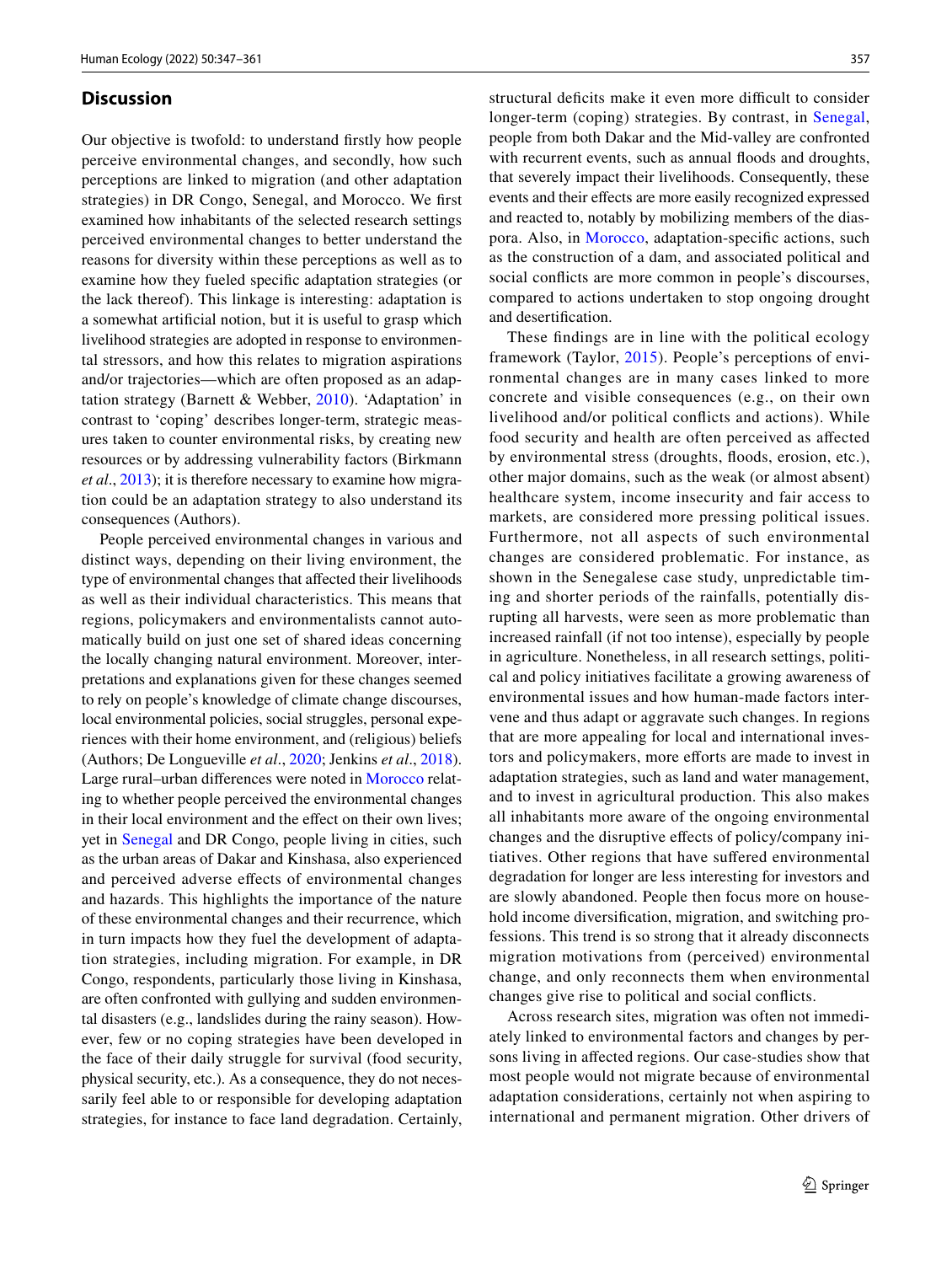migration, such as education and job opportunities, were mentioned—which could act as adaptive capacities in the longer run. Rather, migration was in some cases seen as a path to "success" for unemployed people, particularly young people (e.g., Tandian, [2018](#page-13-28)), and a path to greater security (especially in the case of DR Congo, Schoumaker & Flahaux,  $2016$ ). The only exception is when people face extreme environmental rapid-and-slow-onset events and temporary internal relocation is deemed necessary, for example after damage to buildings caused by heavy rainfall in all three countries, landslides in DR Congo, and tidal waves in the suburbs of Dakar. Nevertheless, both Senegal (Panizzon, [2008](#page-13-35); Toma & Kabbanji, [2017](#page-13-36)) and Morocco (Lacroix *et al*., [2008\)](#page-13-37) have implemented migration policies with international development partners that encourage co-development through hometown organizations' collective remittances, investment, and return of emigrants. Governmental agencies are promoting Diaspora investments in government-run infrastructure projects and utilizing business contacts and professional networks established by emigrants abroad. The efects of these policies in the study zones of these countries were relatively signifcant, although not in DR Congo. These fndings indicate that policymakers could see how remittances can be invested to build other tangible and intangible resources, which could be used for adaptation purposes. However, due to difering perceptions of environmental changes within and across groups, and because environmental changes are rarely linked with migration, the potential of migration as an adaptation strategy is not (yet) fully exploited or strategically coordinated (Michellier *et al*., [2020](#page-13-26)). The immediate spending of remittances on household consumption, education, land, and other property has long-term economic, social, and generational impacts that affect people's aspirations (especially young people) and their opportunities to realize them. And yet pertinent adaptation measures that allow for long-term adjustment of economic strategies can reduce forced movements (Geddes, [2015](#page-12-22)).

Finally, both the perceptions of environmental changes and how such changes are related to migration (and other adaptation strategies) should be understood within the changing societal structures and incomplete decentralized policies in these countries. These changes further complicate the development of long-term and sustainable investments to tackle environmental changes, to make agriculture more attractive, and to develop adaptation strategies. The main concern in all these regions is the vulnerability of people exposed to environmental impacts, their loss of human and economic security (Tschakert, [2007](#page-13-38)) and their limited freedom of choice as to whether to move (Zickgraf, [2019](#page-14-5)). Environmental changes are an additional stress, undermining the confdence of older and younger people in staying as a reasonable option, and hence bolstering migration aspirations.

Some limitations of this study should be noted that are relevant for future research. When interpreting these results, it is important to be aware of biases in perceived climate changes. These biases tend to categorize and imagine past weather always as 'better' (Mertz *et al*., [2012](#page-13-18)) and to focus on extreme events and rainfall as environmental changes, rather than slow changes in temperature. More research is needed to fully understand how diferent cultures and religions perceive environmental changes and which cultural/ religious factors contribute to distinct perceptions (De Longueville *et al*., [2020](#page-12-0); Howe *et al*., [2014](#page-13-2)). Future research should include more factors, such as the number of people engaged in agriculture in a region, dependence on agriculture for regional prosperity, networks in rural areas, and the internal migration background of city dwellers.

# **Conclusion**

Through a comparative study regions in [Morocco,](#page-5-0) Senegal, and DR Congo facing distinct environmental changes and migration trajectories, we mapped diferences in the perceived linkage between environmental changes and migration. Our fndings indicate that awareness of environmental changes and whether this results in the development of migration aspirations is closely linked to the political and social consequences of these changes. This also refects a bias in people's awareness of sudden or slow-onset environmental changes. Apart from these socio-political factors, an individual's profession and livelihood infuence their awareness of environmental changes. In this regard, diferences are found across regions/countries, refecting distinct social structures, gender divisions, and dependence on agricultural activities within these settings. While migration sometimes appeared to be part of an adaptation strategy responding to broader socio-environmental change, the meeting of immediate needs took precedence, as often in developing countries (Conway & Mustelin, [2014](#page-12-23)): current and future trends in environmental and climate change and other drivers are of lesser concern than immediate consequences of under-development and modernization (e.g., Boissière *et al*., [2013](#page-12-24)).

**Acknowledgements** We would like to thank Moussa Baldé, Tdiane Dia, Mamadou Sané and Coumba Ndofene Faye for their feldwork contributions in [Senegal.](#page-6-0) We would like also to thank Noel Kabuyaya for the feldwork in DR Congo and Theodore Trefon for his relevant inputs regarding the global situation in this country. We also would like to thank BELSPO for providing us the opportunity to conduct this research.

**Authors' Contributions** all authors contributed to the writing of the paper. Each author was responsible for the feldwork in one specifc research setting (Morocco: Lore Van Praag; Senegal: Samuel Lietaer: DR Congo: Caroline Michellier).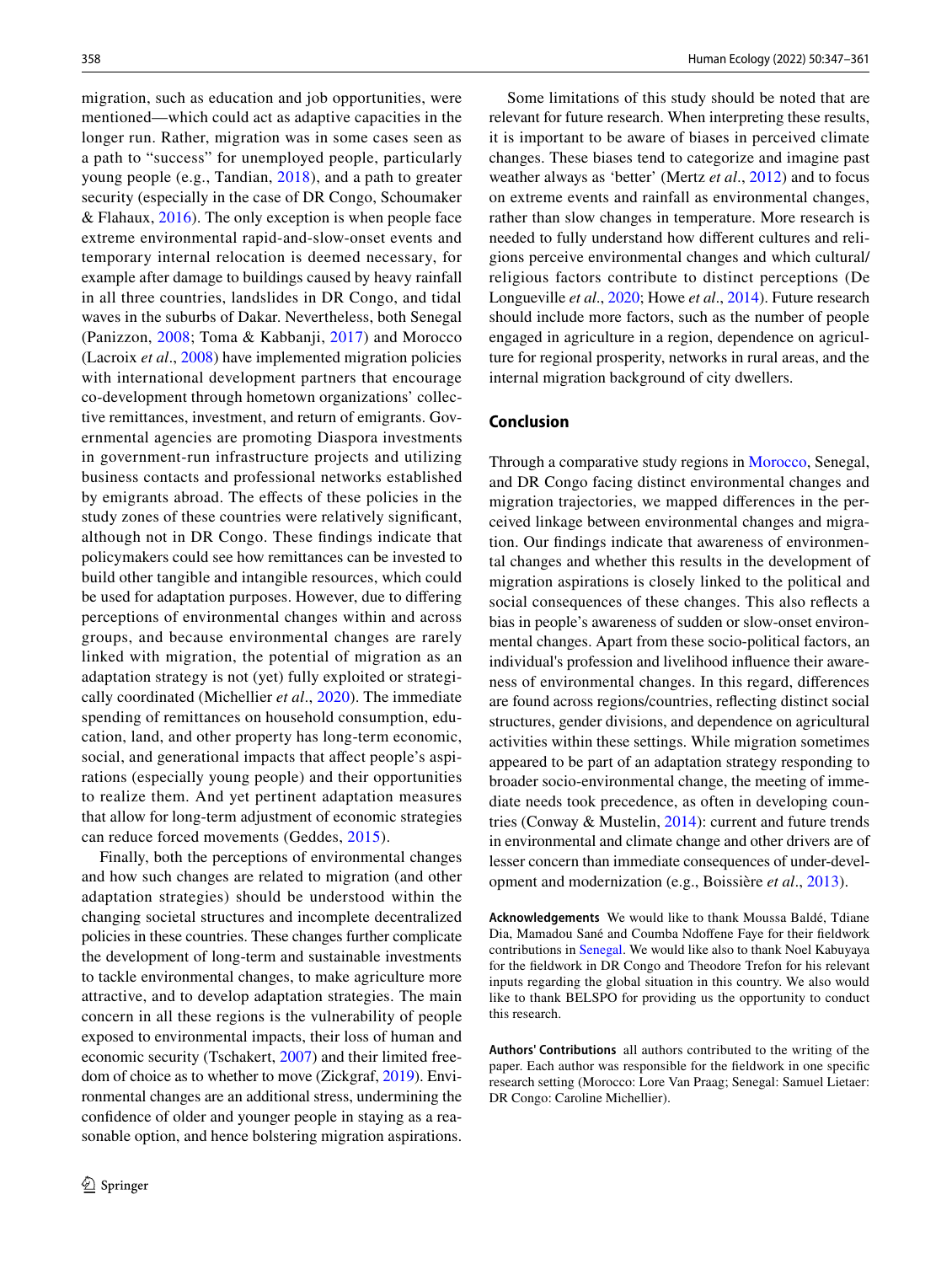**Funding** This work was supported by BELSPO under the Brain.be programme under Grant Agreement number BR/175/A4/MIGRADAPT (Acronym: MIGRADAPT).

**Availability of Data and Material** Data is available upon request in a pseudonymised way to safeguard the identity of the participants.

**Code Availability** Not applicable.

# **Declarations**

**Ethics Approval** All research was conducted according to the ethical guidelines provided by the host institutions the authors are afliated with.

**Conflicts of Interest/Competing Interests** Not applicable.

**Consent to Participate** All participants have formally agreed to be part of the research and have given informed consent.

**Consent for Publication** All participants were aware that the interview data would be used for publication and scientifc purposes.

**Open Access** This article is licensed under a Creative Commons Attribution 4.0 International License, which permits use, sharing, adaptation, distribution and reproduction in any medium or format, as long as you give appropriate credit to the original author(s) and the source, provide a link to the Creative Commons licence, and indicate if changes were made. The images or other third party material in this article are included in the article's Creative Commons licence, unless indicated otherwise in a credit line to the material. If material is not included in the article's Creative Commons licence and your intended use is not permitted by statutory regulation or exceeds the permitted use, you will need to obtain permission directly from the copyright holder. To view a copy of this licence, visit <http://creativecommons.org/licenses/by/4.0/>.

### **References**

- <span id="page-12-8"></span>Afifi, T. (2011). Economic or Environmental Migration? The Push Factors in Niger. *International Migration, 49*, e95.
- <span id="page-12-1"></span>Afifi, T., Milan, A., Etzold, B., Schraven, B., Rademacher-Schulz, C., Sakdapolrak, P., Reif, A., van der Geest, K., & Warner, K. (2016). Human mobility in response to rainfall variability: Opportunities for migration as a successful adaptation strategy in eight case studies. *Migration and Development, 5*, 254–274. [https://doi.org/](https://doi.org/10.1080/21632324.2015.1022974) [10.1080/21632324.2015.1022974](https://doi.org/10.1080/21632324.2015.1022974)
- <span id="page-12-11"></span>Agence Nationale de la Statistique et de la Démographie (ANSD). (2014). Rapport défnitif - RGPHAE 2013. République du Sénégal, [https://www.ansd.sn/ressources/rapports/Rapport-defnitif-](https://www.ansd.sn/ressources/rapports/Rapport-definitif-RGPHAE2013.pdf)[RGPHAE2013.pdf](https://www.ansd.sn/ressources/rapports/Rapport-definitif-RGPHAE2013.pdf)
- <span id="page-12-12"></span>Agence Nationale de la Statistique et de la Démographie (ANSD). (2020), Situation économique et sociale, République du Sénégal, [http://www.ansd.sn/ressources/publications/1-SES-2017-2018\\_](http://www.ansd.sn/ressources/publications/1-SES-2017-2018_Etat-structure-population.pdf) [Etat-structure-population.pdf](http://www.ansd.sn/ressources/publications/1-SES-2017-2018_Etat-structure-population.pdf)
- <span id="page-12-10"></span>Balaghi, R. (2014). *The Green Moroccan Plan: A Challenge strategy for a Green Economic Growth.* Paper presented at the A challenge for the development in the South and in the Mediterranean Matera and Metaponto, Italy.
- <span id="page-12-20"></span>Barnett, J. R., & Webber, M. (2010). Accommodating migration to promote adaptation to climate change. World bank policy research working paper, (5270).
- <span id="page-12-5"></span>Bele, M. Y., Sonwa, D. J., & Tiani, A. M. (2014). Local communities' vulnerability to climate change and adaptation strategies in Bukavu in DR Congo. *The Journal of Environment & Development, 23*(3), 331–357.
- <span id="page-12-7"></span>Berkes, F. (2009). Indigenous ways of knowing and the study of environmental change. *Journal of the Royal Society of New Zealand, 39*(4), 151–156.<https://doi.org/10.1080/03014220909510568>
- <span id="page-12-21"></span>Birkmann, J., Cardona, O. D., Carreño, M. L., Barbat, A. H., Pelling, M., Schneiderbauer, S., & Welle, T. (2013). Framing vulnerability, risk and societal responses: The MOVE framework. *Natural Hazards, 67*(2), 193–211.
- <span id="page-12-9"></span>Black, R., Adger, W. N., Arnell, N. W., Dercon, S., Geddes, A., & Thomas, D. (2011). The efect of environmental change on human migration. *Global Environmental Change, 21*, 3–11. <https://doi.org/10.1016/j.gloenvcha.2011.10.001>
- <span id="page-12-17"></span>Bleibaum, F. (2010). Case study Senegal: environmental degradation and forced migration. In *Environment, forced migration and social vulnerability* (pp. 187–196). Springer, Berlin, Heidelberg.
- <span id="page-12-24"></span>Boissière, M., Locatelli, B., Sheil, D., Padmanaba, M., & Sadjudin, E. (2013). Local perceptions of climate variability and change in tropical forests of Papua, Indonesia. *Ecology and Society*, *18*(4).
- <span id="page-12-6"></span>Bollig, M., & Schulte, A. (1999). Environmental change and pastoral perceptions: Degradation and indigenous knowledge in two African pastoral communities. *Human Ecology, 27*(3), 493–514.
- <span id="page-12-13"></span>Boyatzis, R. E. (1998). *Transforming qualitative information: Thematic analysis and code development*. Sage.
- <span id="page-12-23"></span>Conway, D., & Mustelin, J. (2014). Strategies for improving adaptation practice in developing countries. *Nature Climate Change, 4*(5), 339–342.
- <span id="page-12-0"></span>De Longueville, F., Ozer, P., Gemenne, F., Henry, S., Mertz, O., & Nielsen, J. Ø. (2020). Comparing climate change perceptions and meteorological data in rural West Africa to improve the understanding of household decisions to migrate. *Climatic Change*, 1–19.
- <span id="page-12-15"></span>Dia, H. (2020). Senegalese migratory strategies: adapting to changing socioeconomic conditions in the long term, IOM: IOM's Global Migration Data Analysis Centre. [https://publications.](https://publications.iom.int/books/migration-west-and-north-africa-and-across-mediterranean-chapter-22) [iom.int/books/migration-west-and-north-africa-and-across](https://publications.iom.int/books/migration-west-and-north-africa-and-across-mediterranean-chapter-22)[mediterranean-chapter-22](https://publications.iom.int/books/migration-west-and-north-africa-and-across-mediterranean-chapter-22)
- <span id="page-12-19"></span>Doevenspeck, M. (2011). The thin line between choice and fight: environment and migration in rural Benin. International Migration, 49, e50-e68.
- <span id="page-12-14"></span>Faye A., Lejeune Q., Sylla M. B., Neya O., Theokritof E., D´Haen S. (2019). Points clés pour l'Afrique de l'Ouest du rapport spécial du GIEC sur le changement climatique et les terres, IMPACT, Climate Analytics, 21 p.
- <span id="page-12-3"></span>Few, R., Martin, A., & Gross-Camp, N. (2017). Trade-ofs in linking adaptation and mitigation in the forests of the Congo Basin. *Regional Environmental Change, 17*(3), 851–863.
- <span id="page-12-2"></span>Foresight. (2011). *Migration and Global Environmental Change: Future Challenges and Opportunities* (Final Proj). London, England: The Government Office for Science.
- <span id="page-12-22"></span>Geddes, A. (2015). Governing migration from a distance: interactions between climate, migration, and security in the South Mediterranean. European Security, 24(3), 473-490.
- <span id="page-12-18"></span>Gemenne F., Peyraut M., Kassongo Kalonji E., Mayer B., Lassailly-Jacob V. (2013). *"Seul Dieu nous protège" - Migration et environnement en République démocratique du Congo.* Rapport de recherche. Observatoire ACP sur les migrations. ACPOBS/2013/ PUB18.
- <span id="page-12-16"></span>Grolle, J. (2015). Historical case studies of famines and migrations in the West African Sahel and their possible relevance now and in the future. *Population and Environment,* 37(2), [https://doi.](https://doi.org/10.1007/s11111-015-0237-4) [org/10.1007/s11111-015-0237-4](https://doi.org/10.1007/s11111-015-0237-4)
- <span id="page-12-4"></span>Hartmann, B. (2010). Rethinking climate refugees and climate confict: Rhetoric, reality and the politics of policy discourse.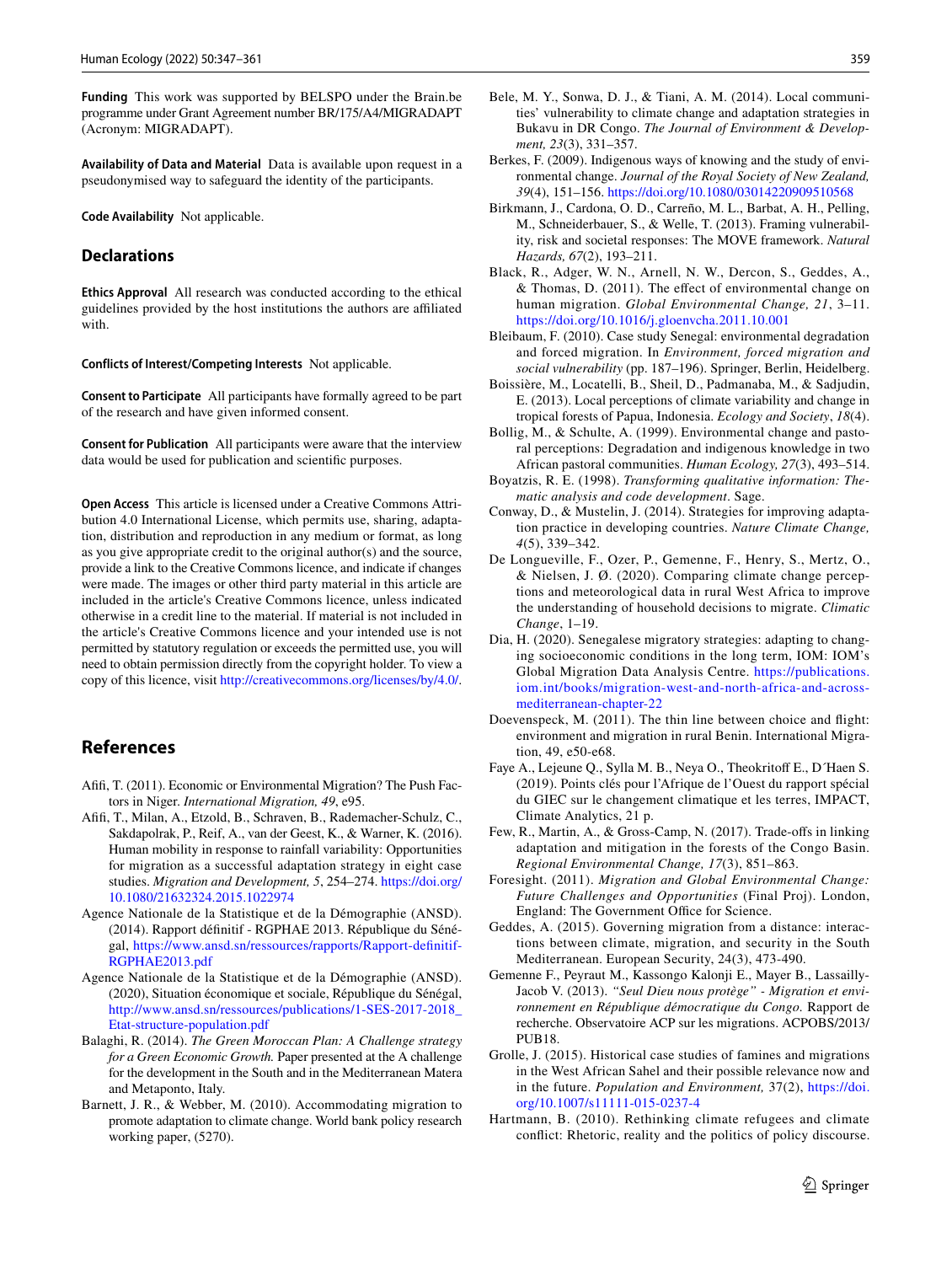*Journal of International Development: THe Journal of the Development Studies Association, 22*(2), 233–246.

- <span id="page-13-2"></span>Howe, P. D., Thaker, J., & Leiserowitz, A. (2014). Public perceptions of rainfall change in India. *Climatic Change, 127*(2), 211–225.
- <span id="page-13-21"></span>INS-Nord-Kivu. (2017).<https://www.ins-nordkivu.org/>
- <span id="page-13-24"></span>IOM. (2017). *Approche migration et environnement en République démocratique du Congo 2014–2017*. Genève: IOM.
- <span id="page-13-11"></span>IPCC. (2014). Climate change 2014: synthesis report. Contribution of Working Groups I, II and III to the ffth assessment report of the Intergovernmental Panel on Climate Change: IPCC.
- <span id="page-13-6"></span>Jenkins, W., Berry, E., & Kreider, L. B. (2018). Religion and climate change. *Annual Review of Environment and Resources, 43*, 85–108.
- <span id="page-13-8"></span>Jónsson, G. (2010). The environmental factor in migration dynamics: a review of African case studies. Oxford: International Migration Institute Working Papers nr.21.
- <span id="page-13-23"></span>Kamara, S. (2013). *Développements hydrauliques et gestion d'un hydrosystème largement anthropisé : Le delta du feuve Sénégal* (p. 472). Université d'Avignon.
- <span id="page-13-37"></span>Lacroix, T., Sall, L., & Salzbrunn, M. (2008). Marocains et Sénégalais de France : Permanences et évolution des relations transnationales. *Revue Européenne Des Migrations Internationales, 24*(2), 23–43. <https://doi.org/10.4000/remi.4472>
- <span id="page-13-17"></span>Leclerc, C., Mwongera, C., Camberlin, P., & Boyard-Micheau, J. (2013). Indigenous past climate knowledge as cultural built-in object and its accuracy. *Ecology and Society, 18*(4), 22. [https://](https://doi.org/10.5751/ES-05896-180422) [doi.org/10.5751/ES-05896-180422](https://doi.org/10.5751/ES-05896-180422)
- <span id="page-13-22"></span>Lietaer, S., Brüning, L., Faye, C. N. (2020). Ne pas revenir pour mieux soutenir ? Perceptions De La Migration Comme Stratégie D'adaptation Face Aux Changements Environnementaux Dans Trois Régions Du Sénégal, Émulations 34 [https://doi.org/10.](https://doi.org/10.14428/emulations.034.05) [14428/emulations.034.05](https://doi.org/10.14428/emulations.034.05)
- <span id="page-13-25"></span>Makanzu Imwangana, F., Vandecasteele, I., Trefois, P., Ozer, P., & Moeyersons, J. (2015). The origin and control of mega-gullies in Kinshasa (D.R. Congo). *CATENA, 125*, 38–49. [https://doi.org/10.](https://doi.org/10.1016/j.catena.2014.09.019) [1016/j.catena.2014.09.019](https://doi.org/10.1016/j.catena.2014.09.019)
- <span id="page-13-14"></span>Marin, A., & Berkes, F. (2013). Local people's accounts of climate change: To what extent are they infuenced by the media? *Wiley Interdisciplinary Reviews: Climate Change, 4*(1), 1–8.
- <span id="page-13-12"></span>Mbow, C., Mertz, O., Diouf, A., Rasmussen, K., & Reenberg, A. (2008). The history of environmental change and adaptation in eastern Saloum–Senegal—Driving forces and perceptions. *Global and Planetary Change, 64*(3–4), 210–221.
- <span id="page-13-0"></span>McLeman, R., & Gemenne, F. (2018). *Routledge Handbook of Environmental Displacement and Migration*. Routledge.
- <span id="page-13-16"></span>Mertz, O., Mbow, C., Reenberg, A., & Diouf, A. (2009). Farmers' perceptions of climate change and agricultural adaptation strategies in rural Sahel. *Environmental Management, 43*, 804–816. [https://](https://doi.org/10.1007/s00267-008-9197-0) [doi.org/10.1007/s00267-008-9197-0](https://doi.org/10.1007/s00267-008-9197-0)
- <span id="page-13-13"></span>Mertz, O., Mbow, C., Østergaard Nielsen, J., Maiga, A., Diallo, D., Reenberg, A., Diouf, A., Barbier, B., Bouzou Moussa, I., Zorom, M., Ouattara, I., Dabi, D. (2010). Climate factors play a limited role for past adaptation strategies in West Africa. *Ecology and Society, 15*(4), 25. [http://www.ecologyandsociety.org/vol15/iss4/](http://www.ecologyandsociety.org/vol15/iss4/art25/) [art25/](http://www.ecologyandsociety.org/vol15/iss4/art25/)
- <span id="page-13-18"></span>Mertz, O., & D'haen, S., Maiga, A., Moussa, I. B., Barbier, B., Diouf, A., & Dabi, D. (2012). Climate variability and environmental stress in the Sudan-Sahel zone of West Africa. *Ambio, 41*(4), 380–392.
- <span id="page-13-26"></span>Michellier, C., Pigeon, P., Paillet, A., *et al*. (2020). The Challenging Place of Natural Hazards in Disaster Risk Reduction Conceptual Models: Insights from Central Africa and the European Alps. *International Journal of Disaster Risk Science, 11*, 316–332. <https://doi.org/10.1007/s13753-020-00273-y>
- <span id="page-13-4"></span>Nguyen, M. C., Wodon, Q. (2014). Weather shocks, impacts and households' ability to recover in Morocco, In Wodon, Q., Liverani, A.,

Joseph, G., Bougnoux, N. (Eds.), *Climate change and migration. Evidence from the Middle-East and North Africa* (pp. 107–122). Washington D.C.: A World bank study.

- <span id="page-13-1"></span>Nielsen, J. Ø., & D'haen, S.A.L. (2014). Asking about climate change: Refections on methodology in qualitative climate change research published in Global Environmental Change since 2000. *Global Environmental Change, 24*, 402–409.
- <span id="page-13-35"></span>Panizzon, M. (2008). Labour Mobility: *A win-win-win Model for Trade and Development, The Case of Senegal Berne*, NCCR Trade Regulation.
- <span id="page-13-5"></span>Perruchoud, R., & Redpath-Cross, J. (Eds.). (2011). Glossary on Migration. 2nd ed., Vol. 25. Geneva: IOM Online Bookstore. [https://publications.iom.int/books/international-migration-law](https://publications.iom.int/books/international-migration-law-ndeg25-glossary-migration)[ndeg25-glossary-migration](https://publications.iom.int/books/international-migration-law-ndeg25-glossary-migration)
- <span id="page-13-15"></span>Plane, D. A. (1993). Demographic infuences on migration. *Regional Studies, 27*(4), 375–383.
- <span id="page-13-3"></span>Rebetez, M. (1996). Public expectation as an element of human perception of climate change. *Climatic Change, 32*(4), 495–509.
- <span id="page-13-19"></span>RGPH. (2014). Recensement Général de la Population et de l'Habitat. <http://rgphentableaux.hcp.ma/>
- <span id="page-13-10"></span>Rogaly, B. (2015). Disrupting migration stories: reading life histories through the lens of mobility and fxity. Environment and Planning D: Society and Space, 33(3), 528-544.
- <span id="page-13-34"></span>Schoumaker, B., Flahaux, M.-F. (2016). *Democratic Republic of the Congo: A Migration History Marked by Crises and Restrictions.* Migration Policy Institute, [https://www.migrationpolicy.org/](https://www.migrationpolicy.org/article/democratic-republic-congo-migration-history-marked-crises-and-restrictions) [article/democratic-republic-congo-migration-history-marked](https://www.migrationpolicy.org/article/democratic-republic-congo-migration-history-marked-crises-and-restrictions)[crises-and-restrictions](https://www.migrationpolicy.org/article/democratic-republic-congo-migration-history-marked-crises-and-restrictions)
- <span id="page-13-9"></span>Sheller, M. (2018). Mobility justice: The politics of movement in an age of extremes. Verso Books.
- <span id="page-13-30"></span>Sumata, C., Trefon, T., Cogels, S. (2004). Images et usages de l'argent de la diaspora congolaise : les transferts comme vecteur d'entretien du quotidien à Kinshasa", in Trefon Théodore (ed.), Ordre et désordre à Kinshasa. Réponses populaires à la faillite de l'État, Tervuren, Musée royal de l'Afrique centrale et L'Harmattan, Cahiers Africains, pp. 134-154.
- <span id="page-13-27"></span>Tacoli, C. (2011). Not only climate change: mobility, vulnerability and socio-economic transformations in environmentally fragile areas in Bolivia, Senegal and Tanzania (No. 28). IIED.
- <span id="page-13-28"></span>Tandian, A. (2018). Senegalese Migration: Between Local Motives and International Factors. Heinrich Böll Stiftung. [https://za.boell.org/](https://za.boell.org/en/2018/10/09/senegalese-migration-between-local-motives-and-international-factors) [en/2018/10/09/senegalese-migration-between-local-motives-and](https://za.boell.org/en/2018/10/09/senegalese-migration-between-local-motives-and-international-factors)[international-factors](https://za.boell.org/en/2018/10/09/senegalese-migration-between-local-motives-and-international-factors)
- <span id="page-13-33"></span>Taylor, M. (2015). *The Political Ecology of Climate Change Adaptation. Livelihoods, Agrarian Change and the Conficts of Development.* London, Routledge, Chapter VII.
- <span id="page-13-31"></span>Trefon, T., Van Hoyweghen, S., & Smis, S. (2002). State Failure in the Congo: Perceptions & Realities. *Review of African Political Economy, 29*(93/94), 379–388.
- <span id="page-13-32"></span>Trefon, T. (2016). *Congo's Environmental Paradox: Potential and Predation in a Land of Plenty* (p. 208). Zed Books.
- <span id="page-13-36"></span>Toma, S., Kabbanji, L. (2017). Emigration and development in Senegal. In *Emigration and diaspora policies in the age of mobility* (pp. 157–172). Springer, Cham.
- <span id="page-13-38"></span>Tschakert, P. (2007). Views from the vulnerable: Understanding climatic and other stressors in the Sahel. *Global Environmental Change, 17*, 381–396.

<span id="page-13-20"></span>UNdata (2020).<https://data.un.org/en/iso/cd.html>

- <span id="page-13-29"></span>van der Land, V. (2018). *Migration and environmental change in the West African Sahel. Why capabilities and aspirations matter*. Earthscan from Routledge.
- <span id="page-13-7"></span>Van Praag, L. (2021a). A qualitative study of the migration-adaptation nexus to deal with environmental change in Tinghir and Tangier (Morocco). *Journal of Integrative Environmental Sciences, 18*(1), 1–17. <https://doi.org/10.1080/1943815X.2020.1869784>